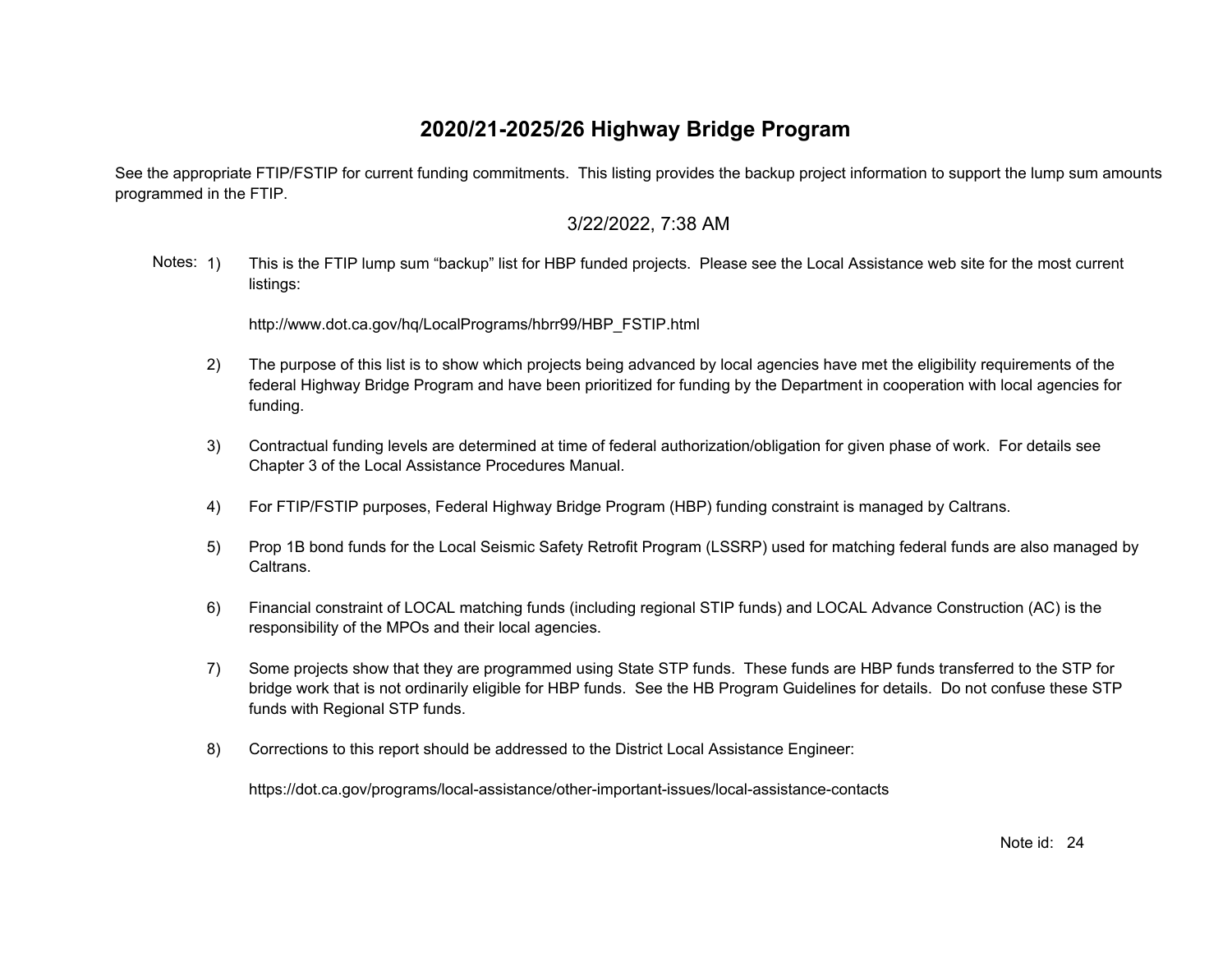See the appropriate FTIP/FSTIP for current funding commitments. This listing provides the backup project information to support the lump sum amounts programmed in the FTIP.

District: 02 County: Shasta

Responsible Agency HBP-ID Project Description

 Redding 3730 BRIDGE NO. 06C0071, RAILROAD AVE OVER CANYON HOLLOW CREEK, 0.1 MI S CANYON CREEK RD. Replace two-lane bridge with two-lane bridge. (No added lane capacity).

| <b>Phase Summary:</b>       | Prior   | 20/21  | 21/22 | 22/23 | 23/24 | 24/25 | 25/26     | Beyond | Total     | Project #: |
|-----------------------------|---------|--------|-------|-------|-------|-------|-----------|--------|-----------|------------|
| $\mathsf{PE}$               | 412,212 |        |       |       |       |       |           |        | 412,212   | 5068(038)  |
| R/W                         |         | 41,000 |       |       |       |       |           |        | 41,000    |            |
| CON                         |         |        |       |       |       |       | 2,532,400 |        | 2,532,400 |            |
| Total                       | 412,212 | 41,000 |       |       |       |       | 2,532,400 |        | 2,985,612 |            |
| <b>Fund Source Summary:</b> | Prior   | 20/21  | 21/22 | 22/23 | 23/24 | 24/25 | 25/26     | Beyond | Total     |            |
| Fed \$                      | 364,931 | 36,297 |       |       |       |       | 2,241,934 |        | 2,643,162 |            |
| Local Match                 | 47,281  | 4,703  |       |       |       |       | 290,466   | -0     | 342,450   |            |
| <b>LSSRP Bond</b>           |         |        |       |       |       |       |           |        |           |            |
| Local AC                    |         |        |       |       |       |       |           |        |           |            |
| Total                       | 412,212 | 41,000 |       |       |       |       | 2,532,400 |        | 2,985,612 |            |
| PE Summary:                 | Prior   | 20/21  | 21/22 | 22/23 | 23/24 | 24/25 | 25/26     | Beyond | Total     |            |
| $\overline{F}$ ed \$        | 364,931 |        |       |       |       |       |           |        | 364,931   |            |
| Local Match                 | 47,281  |        |       |       |       |       |           |        | 47,281    |            |
| <b>LSSRP Bond</b>           |         |        |       |       |       |       |           |        |           |            |
| Local AC                    |         |        |       |       |       |       |           |        |           |            |
| Total                       | 412,212 |        |       |       |       |       |           |        | 412,212   |            |
| R/W Summary:                | Prior   | 20/21  | 21/22 | 22/23 | 23/24 | 24/25 | 25/26     | Beyond | Total     |            |
| Fed                         |         | 36,297 |       |       |       |       |           |        | 36,297    |            |
| Local Match                 |         | 4,703  |       |       |       |       |           |        | 4,703     |            |
| <b>LSSRP Bond</b>           |         |        |       |       |       |       |           |        |           |            |
| Local AC                    |         |        |       |       |       |       |           |        |           |            |
| Total                       |         | 41,000 |       |       |       |       |           |        | 41,000    |            |
| <b>CON Summary:</b>         | Prior   | 20/21  | 21/22 | 22/23 | 23/24 | 24/25 | 25/26     | Beyond | Total     |            |
| Fed                         |         |        |       |       |       |       | 2,241,934 |        | 2,241,934 |            |
| Local Match                 |         |        |       |       |       |       | 290,466   | -0     | 290,466   |            |
| <b>LSSRP Bond</b>           |         |        |       |       |       |       |           |        |           |            |
| Local AC                    |         |        |       |       |       |       |           |        |           |            |
| Total                       |         |        |       |       |       |       | 2,532,400 |        | 2,532,400 |            |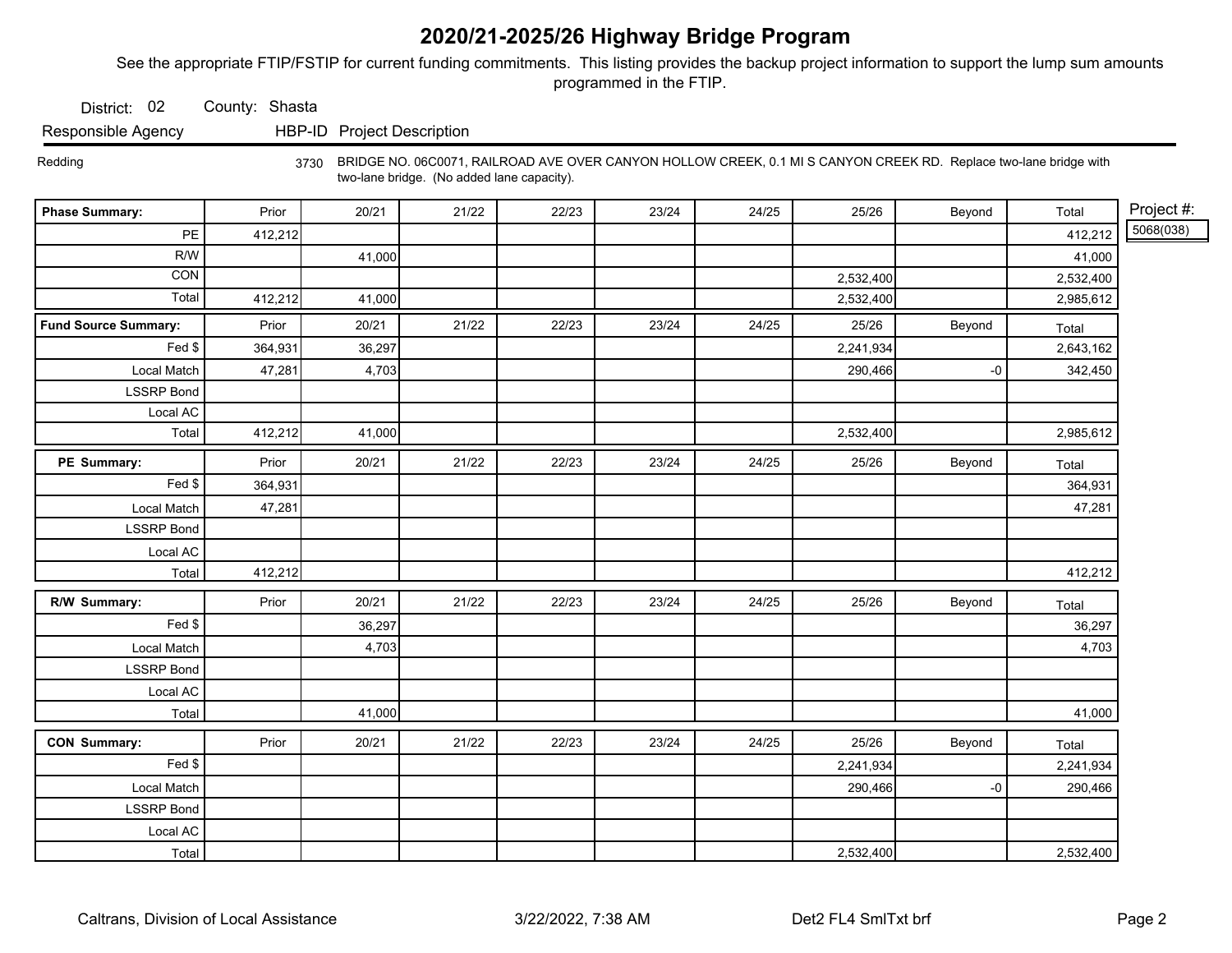See the appropriate FTIP/FSTIP for current funding commitments. This listing provides the backup project information to support the lump sum amounts programmed in the FTIP.

District: 02 County: Shasta

Responsible Agency HBP-ID Project Description

 Redding 3732 BRIDGE NO. 06C0085, EASTSIDE RD OVER CANYON HOLLOW CREEK, 0.2 MI N HOSPITAL LANE. Replace bridge two-lane bridge with two-lane bridge. (No added lane capacity).

| <b>Phase Summary:</b>       | Prior   | 20/21  | 21/22 | 22/23 | 23/24 | 24/25 | 25/26 | Beyond    | Total     | Project #: |
|-----------------------------|---------|--------|-------|-------|-------|-------|-------|-----------|-----------|------------|
| $PE$                        | 424,000 |        |       |       |       |       |       |           | 424,000   | 5068(035)  |
| R/W                         |         | 70,000 |       |       |       |       |       |           | 70,000    |            |
| CON                         |         |        |       |       |       |       |       | 2,189,200 | 2,189,200 |            |
| Total                       | 424,000 | 70,000 |       |       |       |       |       | 2,189,200 | 2,683,200 |            |
| <b>Fund Source Summary:</b> | Prior   | 20/21  | 21/22 | 22/23 | 23/24 | 24/25 | 25/26 | Beyond    | Total     |            |
| Fed                         | 375,367 | 61,971 |       |       |       |       |       | 1,938,099 | 2,375,437 |            |
| Local Match                 | 48,633  | 8,029  |       |       |       |       |       | 251,101   | 307,763   |            |
| <b>LSSRP Bond</b>           |         |        |       |       |       |       |       |           |           |            |
| Local AC                    |         |        |       |       |       |       |       |           |           |            |
| Total                       | 424,000 | 70,000 |       |       |       |       |       | 2,189,200 | 2,683,200 |            |
| PE Summary:                 | Prior   | 20/21  | 21/22 | 22/23 | 23/24 | 24/25 | 25/26 | Beyond    | Total     |            |
| Fed                         | 375,367 |        |       |       |       |       |       |           | 375,367   |            |
| Local Match                 | 48,633  |        |       |       |       |       |       |           | 48,633    |            |
| <b>LSSRP Bond</b>           |         |        |       |       |       |       |       |           |           |            |
| Local AC                    |         |        |       |       |       |       |       |           |           |            |
| Total                       | 424,000 |        |       |       |       |       |       |           | 424,000   |            |
| R/W Summary:                | Prior   | 20/21  | 21/22 | 22/23 | 23/24 | 24/25 | 25/26 | Beyond    | Total     |            |
| Fed                         |         | 61,971 |       |       |       |       |       |           | 61,971    |            |
| Local Match                 |         | 8,029  |       |       |       |       |       |           | 8,029     |            |
| <b>LSSRP Bond</b>           |         |        |       |       |       |       |       |           |           |            |
| Local AC                    |         |        |       |       |       |       |       |           |           |            |
| Total                       |         | 70,000 |       |       |       |       |       |           | 70,000    |            |
| <b>CON Summary:</b>         | Prior   | 20/21  | 21/22 | 22/23 | 23/24 | 24/25 | 25/26 | Beyond    | Total     |            |
| Fed                         |         |        |       |       |       |       |       | 1,938,099 | 1,938,099 |            |
| Local Match                 |         |        |       |       |       |       |       | 251,101   | 251,101   |            |
| <b>LSSRP Bond</b>           |         |        |       |       |       |       |       |           |           |            |
| Local AC                    |         |        |       |       |       |       |       |           |           |            |
| Total                       |         |        |       |       |       |       |       | 2,189,200 | 2,189,200 |            |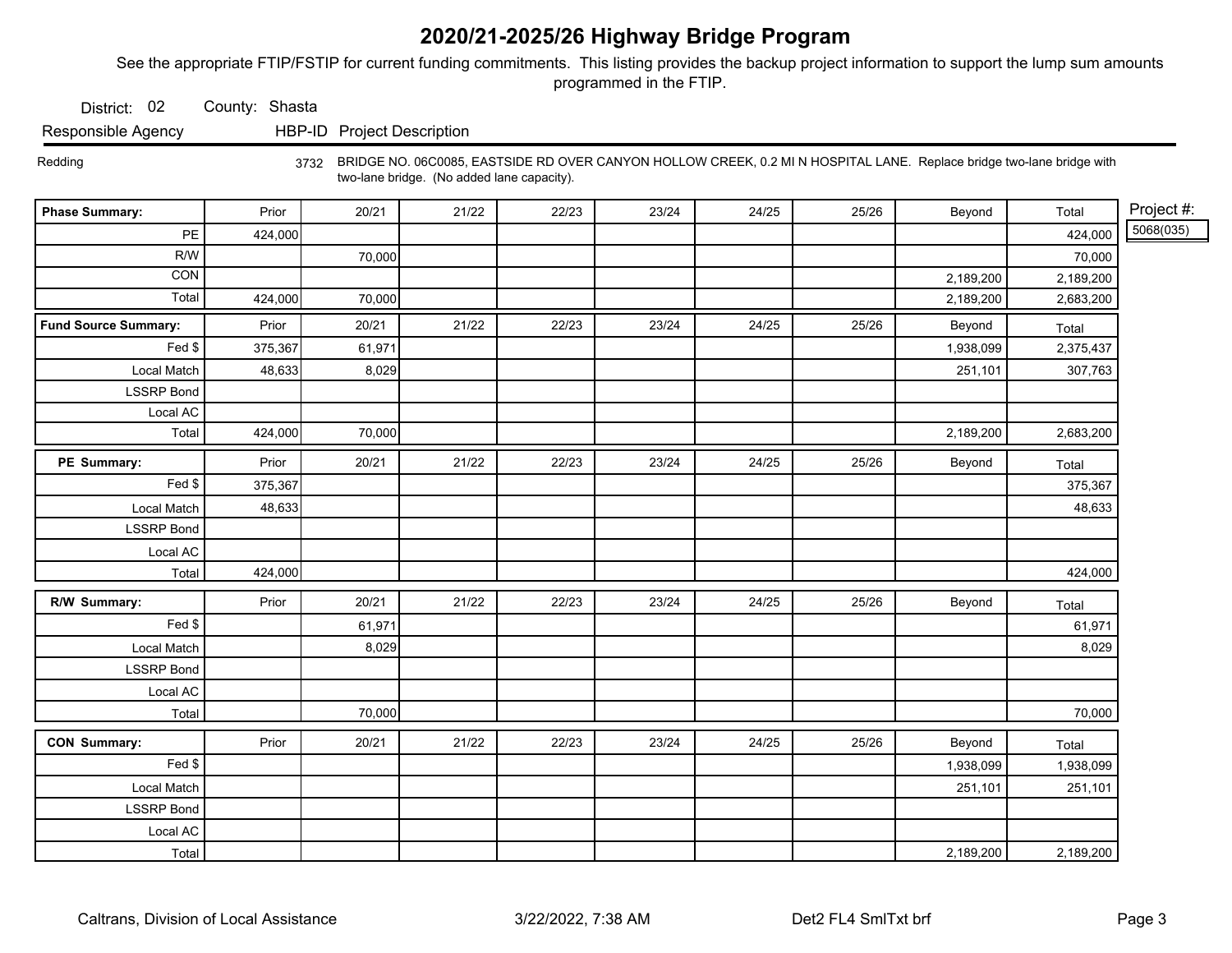See the appropriate FTIP/FSTIP for current funding commitments. This listing provides the backup project information to support the lump sum amounts programmed in the FTIP.

District: 02 County: Shasta

Responsible Agency HBP-ID Project Description

 Redding 3862 BRIDGE NO. 06C0104, OLD ALTURAS RD OVER CHURN CREEK, 1.5 MI W OLD OREGON TRAIL. Widen existing two-lane bridge to current standards with two-way left turn lane and sidewalks. (Rehabilitate, no added thru-traffic lane capacity.)

| <b>Phase Summary:</b>       | Prior   | 20/21     | 21/22 | 22/23 | 23/24 | 24/25 | 25/26 | Beyond    | Total     | Project #: |
|-----------------------------|---------|-----------|-------|-------|-------|-------|-------|-----------|-----------|------------|
| PE                          | 680,545 | 240,455   |       |       |       |       |       |           | 921,000   | 5068(045)  |
| R/W                         | 45,455  |           |       |       |       |       |       |           | 45,455    |            |
| CON                         |         |           |       |       |       |       |       | 2,500,000 | 2,500,000 |            |
| Total                       | 726,000 | 240,455   |       |       |       |       |       | 2,500,000 | 3,466,455 |            |
| <b>Fund Source Summary:</b> | Prior   | 20/21     | 21/22 | 22/23 | 23/24 | 24/25 | 25/26 | Beyond    | Total     |            |
| Fed \$                      | 602,486 | 253,116   |       |       |       |       |       | 2,213,250 | 3,068,853 |            |
| Local Match                 | 83,272  | 27,580    |       |       |       |       |       | 286,750   | 397,602   |            |
| <b>LSSRP Bond</b>           |         |           |       |       |       |       |       |           |           |            |
| Local AC                    | 40,241  | $-40,241$ |       |       |       |       |       |           |           |            |
| Total                       | 726,000 | 240,455   |       |       |       |       |       | 2,500,000 | 3,466,455 |            |
| PE Summary:                 | Prior   | 20/21     | 21/22 | 22/23 | 23/24 | 24/25 | 25/26 | Beyond    | Total     |            |
| Fed \$                      | 602,486 | 212,875   |       |       |       |       |       |           | 815,361   |            |
| Local Match                 | 78,059  | 27,580    |       |       |       |       |       |           | 105,639   |            |
| <b>LSSRP Bond</b>           |         |           |       |       |       |       |       |           |           |            |
| Local AC                    |         |           |       |       |       |       |       |           |           |            |
| Total                       | 680,545 | 240,455   |       |       |       |       |       |           | 921,000   |            |
| R/W Summary:                | Prior   | 20/21     | 21/22 | 22/23 | 23/24 | 24/25 | 25/26 | Beyond    | Total     |            |
| Fed \$                      |         | 40,241    |       |       |       |       |       |           | 40,241    |            |
| Local Match                 | 5,214   |           |       |       |       |       |       |           | 5,214     |            |
| <b>LSSRP Bond</b>           |         |           |       |       |       |       |       |           |           |            |
| Local AC                    | 40,241  | $-40,241$ |       |       |       |       |       |           |           |            |
| Total                       | 45,455  |           |       |       |       |       |       |           | 45,455    |            |
| <b>CON Summary:</b>         | Prior   | 20/21     | 21/22 | 22/23 | 23/24 | 24/25 | 25/26 | Beyond    | Total     |            |
| Fed \$                      |         |           |       |       |       |       |       | 2,213,250 | 2,213,250 |            |
| Local Match                 |         |           |       |       |       |       |       | 286,750   | 286,750   |            |
| <b>LSSRP Bond</b>           |         |           |       |       |       |       |       |           |           |            |
| Local AC                    |         |           |       |       |       |       |       |           |           |            |
| Total                       |         |           |       |       |       |       |       | 2,500,000 | 2,500,000 |            |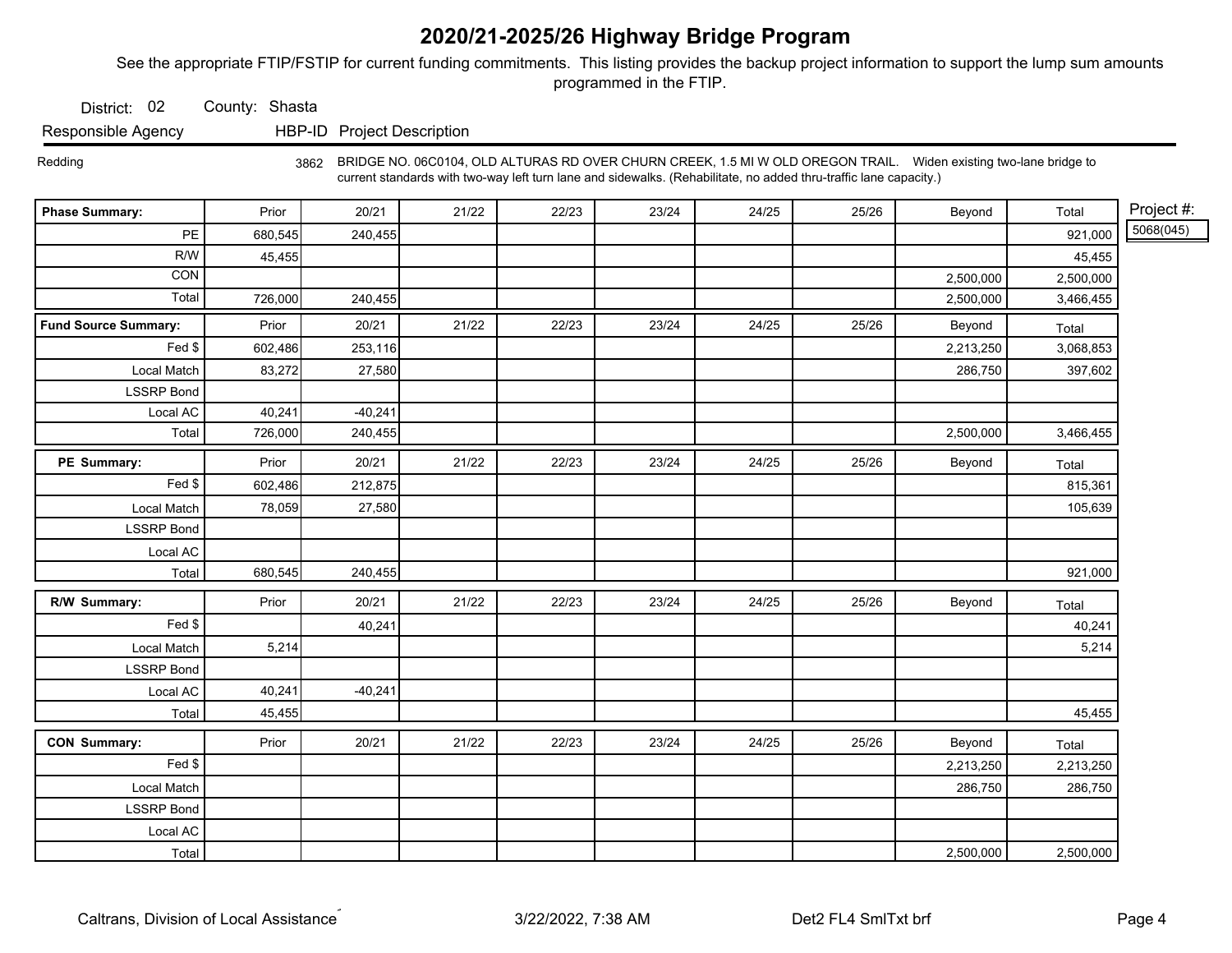See the appropriate FTIP/FSTIP for current funding commitments. This listing provides the backup project information to support the lump sum amounts programmed in the FTIP.

District: 02 County: Shasta

Responsible Agency HBP-ID Project Description

 Redding 3728 BRIDGE NO. 06C0307, CANYON RD OVER A.C.I.D. CANAL, 0.2 MI SW OF SR 273. Replace two-lane bridge with two-lane bridge. (No added lane capacity)

| <b>Phase Summary:</b>       | Prior   | 20/21 | 21/22  | 22/23 | 23/24 | 24/25 | 25/26 | Beyond      | Total     | Project #: |
|-----------------------------|---------|-------|--------|-------|-------|-------|-------|-------------|-----------|------------|
| PE                          | 503,939 |       |        |       |       |       |       |             | 503,939   | 5068(037)  |
| R/W                         |         |       | 78,000 |       |       |       |       |             | 78,000    |            |
| CON                         |         |       |        |       |       |       |       | 1,960,400   | 1,960,400 |            |
| Total                       | 503,939 |       | 78,000 |       |       |       |       | 1,960,400   | 2,542,339 |            |
| <b>Fund Source Summary:</b> | Prior   | 20/21 | 21/22  | 22/23 | 23/24 | 24/25 | 25/26 | Beyond      | Total     |            |
| Fed \$                      | 446,137 |       | 69,053 |       |       |       |       | 1,735,542   | 2,250,733 |            |
| Local Match                 | 57,802  |       | 8,947  |       |       |       |       | 224,858     | 291,606   |            |
| <b>LSSRP Bond</b>           |         |       |        |       |       |       |       |             |           |            |
| Local AC                    |         |       |        |       |       |       |       |             |           |            |
| Total                       | 503,939 |       | 78,000 |       |       |       |       | 1,960,400   | 2,542,339 |            |
| PE Summary:                 | Prior   | 20/21 | 21/22  | 22/23 | 23/24 | 24/25 | 25/26 | Beyond      | Total     |            |
| Fed \$                      | 446,137 |       |        |       |       |       |       |             | 446,137   |            |
| Local Match                 | 57,802  |       |        |       |       |       |       | $\mathsf 0$ | 57,802    |            |
| <b>LSSRP Bond</b>           |         |       |        |       |       |       |       |             |           |            |
| Local AC                    |         |       |        |       |       |       |       |             |           |            |
| Total                       | 503,939 |       |        |       |       |       |       |             | 503,939   |            |
| R/W Summary:                | Prior   | 20/21 | 21/22  | 22/23 | 23/24 | 24/25 | 25/26 | Beyond      | Total     |            |
| Fed \$                      |         |       | 69,053 |       |       |       |       |             | 69,053    |            |
| Local Match                 |         |       | 8,947  |       |       |       |       |             | 8,947     |            |
| <b>LSSRP Bond</b>           |         |       |        |       |       |       |       |             |           |            |
| Local AC                    |         |       |        |       |       |       |       |             |           |            |
| Total                       |         |       | 78,000 |       |       |       |       |             | 78,000    |            |
| <b>CON Summary:</b>         | Prior   | 20/21 | 21/22  | 22/23 | 23/24 | 24/25 | 25/26 | Beyond      | Total     |            |
| Fed                         |         |       |        |       |       |       |       | 1,735,542   | 1,735,542 |            |
| Local Match                 |         |       |        |       |       |       |       | 224,858     | 224,858   |            |
| <b>LSSRP Bond</b>           |         |       |        |       |       |       |       |             |           |            |
| Local AC                    |         |       |        |       |       |       |       |             |           |            |
| Total                       |         |       |        |       |       |       |       | 1,960,400   | 1,960,400 |            |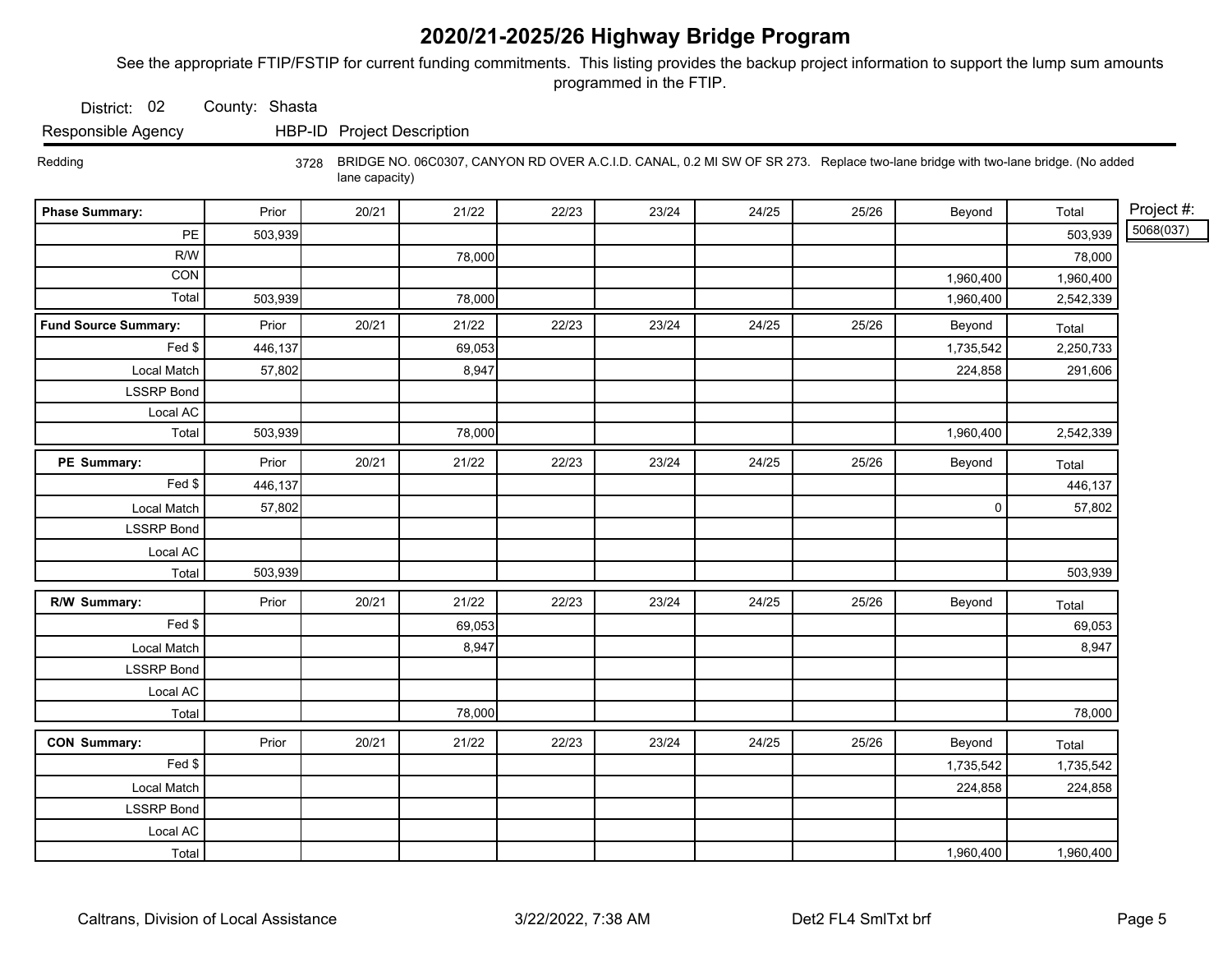See the appropriate FTIP/FSTIP for current funding commitments. This listing provides the backup project information to support the lump sum amounts programmed in the FTIP.

District: 02 County: Shasta

Responsible Agency HBP-ID Project Description

 Redding 3731 BRIDGE NO. 06C0335, EASTSIDE RD OVER OLNEY CREEK, 0.1 MI S BONNYVIEW RD. Replace two-lane bridge with two-lane bridge. (No added lane capacity).

| <b>Phase Summary:</b> | Prior     | 20/21 | 21/22 | 22/23 | 23/24 | 24/25 | 25/26 | Beyond | Total     | Project #: |
|-----------------------|-----------|-------|-------|-------|-------|-------|-------|--------|-----------|------------|
| PE                    | 559,000   |       |       |       |       |       |       |        | 559,000   | 5068(036)  |
| R/W                   | 68,000    |       |       |       |       |       |       |        | 68,000    |            |
| CON                   | 3,750,000 |       |       |       |       |       |       |        | 3,750,000 |            |
| Total                 | 4,377,000 |       |       |       |       |       |       |        | 4,377,000 |            |
| Fund Source Summary:  | Prior     | 20/21 | 21/22 | 22/23 | 23/24 | 24/25 | 25/26 | Beyond | Total     |            |
| Fed \$                | 3,874,958 |       |       |       |       |       |       |        | 3,874,958 |            |
| Local Match           | 502,042   |       |       |       |       |       |       |        | 502,042   |            |
| <b>LSSRP</b> Bond     |           |       |       |       |       |       |       |        |           |            |
| Local AC              |           |       |       |       |       |       |       |        |           |            |
| Total                 | 4,377,000 |       |       |       |       |       |       |        | 4,377,000 |            |
| PE Summary:           | Prior     | 20/21 | 21/22 | 22/23 | 23/24 | 24/25 | 25/26 | Beyond | Total     |            |
| Fed \$                | 494,883   |       |       |       |       |       |       |        | 494,883   |            |
| Local Match           | 64,117    |       |       |       |       |       |       |        | 64,117    |            |
| <b>LSSRP</b> Bond     |           |       |       |       |       |       |       |        |           |            |
| Local AC              |           |       |       |       |       |       |       |        |           |            |
| Total                 | 559,000   |       |       |       |       |       |       |        | 559,000   |            |
| R/W Summary:          | Prior     | 20/21 | 21/22 | 22/23 | 23/24 | 24/25 | 25/26 | Beyond | Total     |            |
| $\overline{Fed}$ \$   | 60,200    |       |       |       |       |       |       |        | 60,200    |            |
| Local Match           | 7,800     |       |       |       |       |       |       |        | 7,800     |            |
| <b>LSSRP Bond</b>     |           |       |       |       |       |       |       |        |           |            |
| Local AC              |           |       |       |       |       |       |       |        |           |            |
| Total                 | 68,000    |       |       |       |       |       |       |        | 68,000    |            |
| <b>CON Summary:</b>   | Prior     | 20/21 | 21/22 | 22/23 | 23/24 | 24/25 | 25/26 | Beyond | Total     |            |
| Fed \$                | 3,319,875 |       |       |       |       |       |       |        | 3,319,875 |            |
| Local Match           | 430,125   |       |       |       |       |       |       |        | 430,125   |            |
| <b>LSSRP Bond</b>     |           |       |       |       |       |       |       |        |           |            |
| Local AC              |           |       |       |       |       |       |       |        |           |            |
| Total                 | 3,750,000 |       |       |       |       |       |       |        | 3,750,000 |            |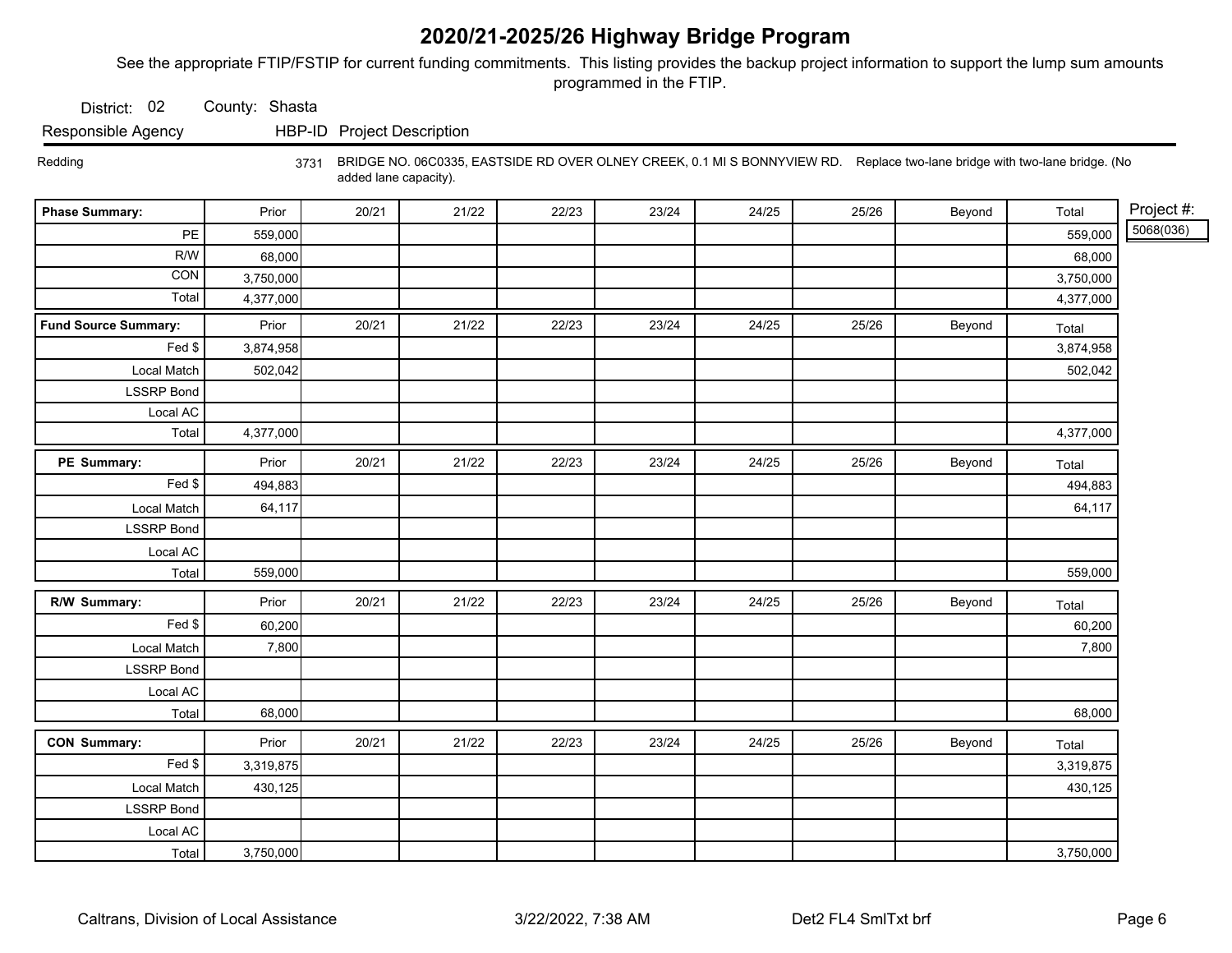See the appropriate FTIP/FSTIP for current funding commitments. This listing provides the backup project information to support the lump sum amounts programmed in the FTIP.

District: 02 County: Shasta

Responsible Agency HBP-ID Project Description

 Redding 3690 BRIDGE NO. 06C0340, SACRAMENTO DR, OVER OLNEY CREEK, 0.5 MI E OF SH 273. Replace two-lane bridge with two-lane bridge. (No added lane capacity). 9/23/2010: Toll Credits used for PE & CON. 10/3/2013: Toll credits used for R/W.

| <b>Phase Summary:</b>       | Prior   | 20/21 | 21/22 | 22/23 | 23/24  | 24/25 | 25/26 | Beyond    | Total     | Project #: |
|-----------------------------|---------|-------|-------|-------|--------|-------|-------|-----------|-----------|------------|
| $\mathsf{PE}$               | 990,000 |       |       |       |        |       |       |           | 990,000   | 5068(034)  |
| R/W                         |         |       |       |       | 63,000 |       |       |           | 63,000    |            |
| CON                         |         |       |       |       |        |       |       | 3,780,000 | 3,780,000 |            |
| Total                       | 990,000 |       |       |       | 63,000 |       |       | 3,780,000 | 4,833,000 |            |
| <b>Fund Source Summary:</b> | Prior   | 20/21 | 21/22 | 22/23 | 23/24  | 24/25 | 25/26 | Beyond    | Total     |            |
| Fed \$                      | 990,000 |       |       |       | 63,000 |       |       | 3,780,000 | 4,833,000 |            |
| Local Match                 |         |       |       |       |        |       |       |           |           |            |
| <b>LSSRP Bond</b>           |         |       |       |       |        |       |       |           |           |            |
| Local AC                    |         |       |       |       |        |       |       |           |           |            |
| Total                       | 990,000 |       |       |       | 63,000 |       |       | 3,780,000 | 4,833,000 |            |
| PE Summary:                 | Prior   | 20/21 | 21/22 | 22/23 | 23/24  | 24/25 | 25/26 | Beyond    | Total     |            |
| Fed                         | 990,000 |       |       |       |        |       |       |           | 990,000   |            |
| Local Match                 |         |       |       |       |        |       |       |           |           |            |
| <b>LSSRP Bond</b>           |         |       |       |       |        |       |       |           |           |            |
| Local AC                    |         |       |       |       |        |       |       |           |           |            |
| Total                       | 990,000 |       |       |       |        |       |       |           | 990,000   |            |
| R/W Summary:                | Prior   | 20/21 | 21/22 | 22/23 | 23/24  | 24/25 | 25/26 | Beyond    | Total     |            |
| Fed \$                      |         |       |       |       | 63,000 |       |       |           | 63,000    |            |
| Local Match                 |         |       |       |       |        |       |       |           |           |            |
| <b>LSSRP Bond</b>           |         |       |       |       |        |       |       |           |           |            |
| Local AC                    |         |       |       |       |        |       |       |           |           |            |
| Total                       |         |       |       |       | 63,000 |       |       |           | 63,000    |            |
| <b>CON Summary:</b>         | Prior   | 20/21 | 21/22 | 22/23 | 23/24  | 24/25 | 25/26 | Beyond    | Total     |            |
| Fed                         |         |       |       |       |        |       |       | 3,780,000 | 3,780,000 |            |
| Local Match                 |         |       |       |       |        |       |       |           |           |            |
| <b>LSSRP Bond</b>           |         |       |       |       |        |       |       |           |           |            |
| Local AC                    |         |       |       |       |        |       |       |           |           |            |
| Total                       |         |       |       |       |        |       |       | 3,780,000 | 3,780,000 |            |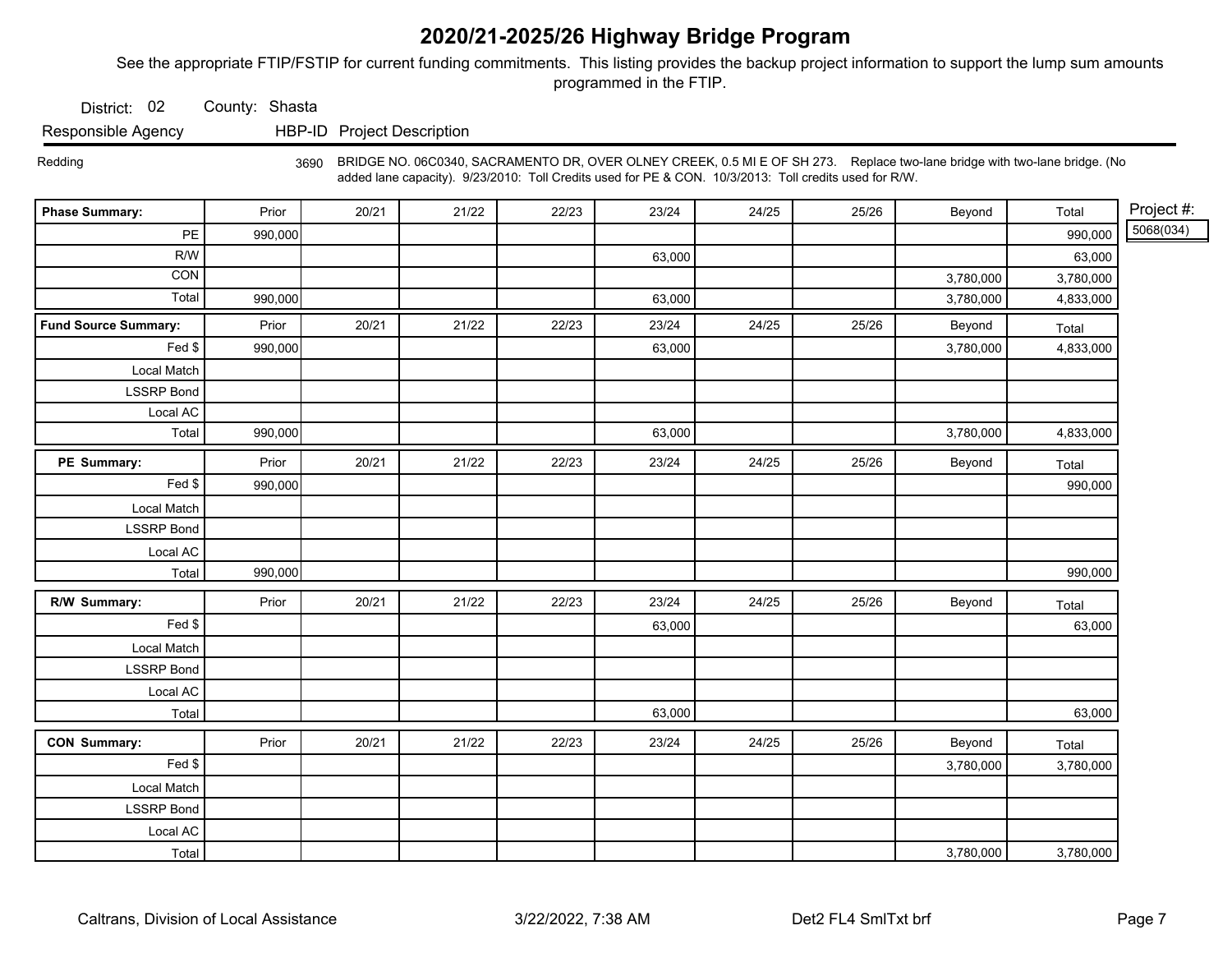See the appropriate FTIP/FSTIP for current funding commitments. This listing provides the backup project information to support the lump sum amounts programmed in the FTIP.

District: 02 County: Shasta

Responsible Agency HBP-ID Project Description

 Redding 3729 BRIDGE NO. 06C0341, GIRVAN RD OVER OLNEY CREEK, 0.6 MI E OF SH 273. Replace two-lane bridge with two-lane bridge. No added lane capacity.

| <b>Phase Summary:</b>       | Prior   | 20/21 | 21/22 | 22/23 | 23/24  | 24/25   | 25/26 | Beyond    | Total     | Project #: |
|-----------------------------|---------|-------|-------|-------|--------|---------|-------|-----------|-----------|------------|
| $\mathsf{PE}$               | 557,039 |       |       |       |        | 335,000 |       |           | 892,039   | 5068(039)  |
| R/W                         |         |       |       |       | 52,000 |         |       |           | 52,000    |            |
| CON                         |         |       |       |       |        |         |       | 2,405,000 | 2,405,000 |            |
| Total                       | 557,039 |       |       |       | 52,000 | 335,000 |       | 2,405,000 | 3,349,039 |            |
| <b>Fund Source Summary:</b> | Prior   | 20/21 | 21/22 | 22/23 | 23/24  | 24/25   | 25/26 | Beyond    | Total     |            |
| Fed \$                      | 493,147 |       |       |       | 46,036 | 296,576 |       | 2,129,147 | 2,964,904 |            |
| Local Match                 | 63,892  |       |       |       | 5,964  | 38,425  |       | 275,854   | 384,135   |            |
| <b>LSSRP</b> Bond           |         |       |       |       |        |         |       |           |           |            |
| Local AC                    |         |       |       |       |        |         |       |           |           |            |
| Total                       | 557,039 |       |       |       | 52,000 | 335,000 |       | 2,405,000 | 3,349,039 |            |
| PE Summary:                 | Prior   | 20/21 | 21/22 | 22/23 | 23/24  | 24/25   | 25/26 | Beyond    | Total     |            |
| Fed                         | 493,147 |       |       |       |        | 296,576 |       |           | 789,722   |            |
| Local Match                 | 63,892  |       |       |       |        | 38,425  |       |           | 102,317   |            |
| <b>LSSRP</b> Bond           |         |       |       |       |        |         |       |           |           |            |
| Local AC                    |         |       |       |       |        |         |       |           |           |            |
| Total                       | 557,039 |       |       |       |        | 335,000 |       |           | 892,039   |            |
| R/W Summary:                | Prior   | 20/21 | 21/22 | 22/23 | 23/24  | 24/25   | 25/26 | Beyond    | Total     |            |
| Fed \$                      |         |       |       |       | 46,036 |         |       |           | 46,036    |            |
| Local Match                 |         |       |       |       | 5,964  |         |       |           | 5,964     |            |
| <b>LSSRP</b> Bond           |         |       |       |       |        |         |       |           |           |            |
| Local AC                    |         |       |       |       |        |         |       |           |           |            |
| Total                       |         |       |       |       | 52,000 |         |       |           | 52,000    |            |
| <b>CON Summary:</b>         | Prior   | 20/21 | 21/22 | 22/23 | 23/24  | 24/25   | 25/26 | Beyond    | Total     |            |
| Fed \$                      |         |       |       |       |        |         |       | 2,129,147 | 2,129,147 |            |
| Local Match                 |         |       |       |       |        |         |       | 275,854   | 275,854   |            |
| <b>LSSRP Bond</b>           |         |       |       |       |        |         |       |           |           |            |
| Local AC                    |         |       |       |       |        |         |       |           |           |            |
| Total                       |         |       |       |       |        |         |       | 2,405,000 | 2,405,000 |            |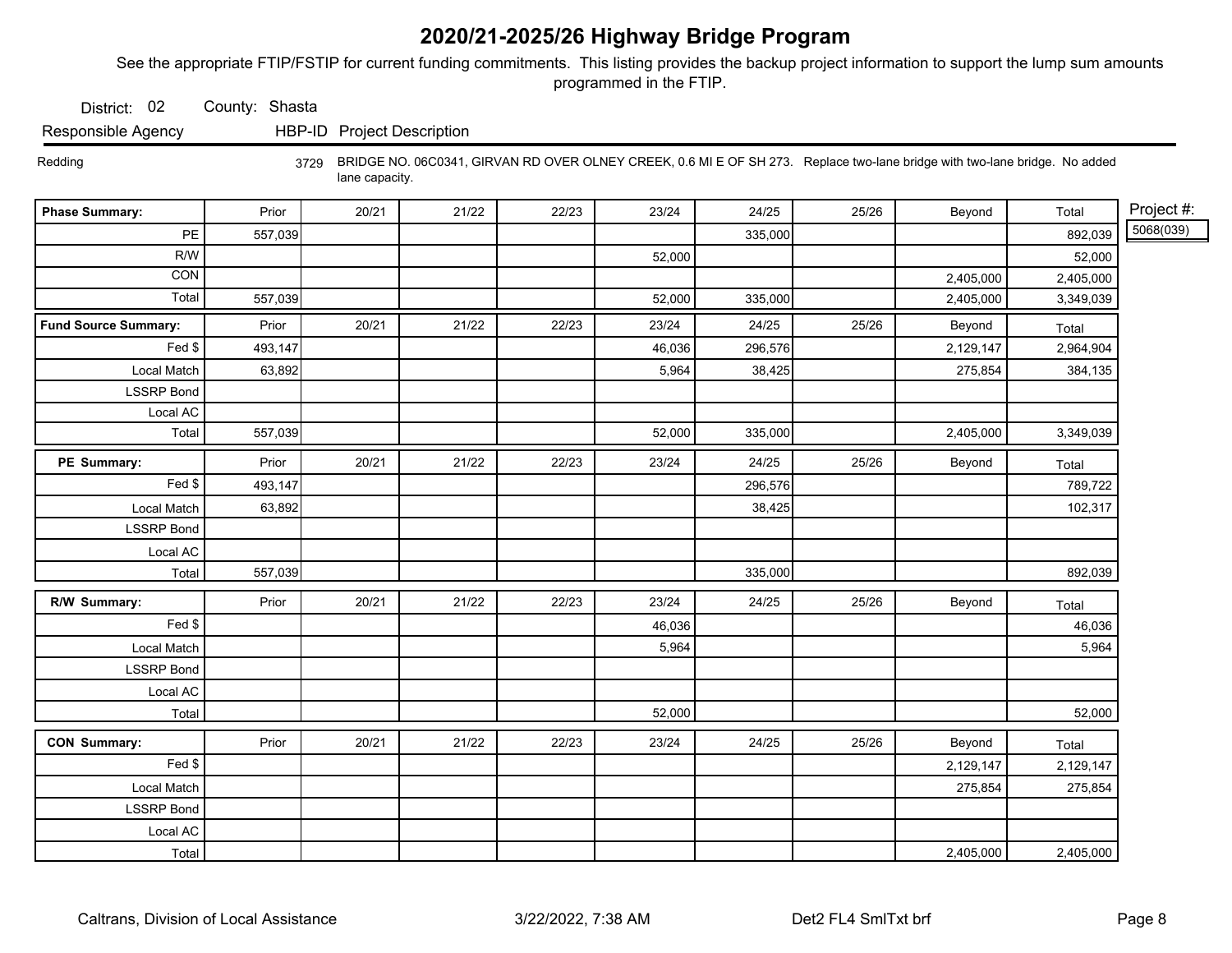See the appropriate FTIP/FSTIP for current funding commitments. This listing provides the backup project information to support the lump sum amounts programmed in the FTIP.

District: 02 County: Shasta

Responsible Agency HBP-ID Project Description

 Redding 3641 BRIDGE NO. 06C0344, SHARON AVE, OVER A.C.I.D. CANAL, 300' N/W RUSSELL ST. Replace one-lane bridge with two-lane bridge. No added traffic capacity. 9/15/2010: Toll Credits used for PE & CON. 10/3/2013: Toll credits used for R/W.

| <b>Phase Summary:</b>       | Prior     | 20/21   | 21/22 | 22/23 | 23/24 | 24/25 | 25/26 | Beyond | Total     | Project #: |
|-----------------------------|-----------|---------|-------|-------|-------|-------|-------|--------|-----------|------------|
| PE                          | 385,006   |         |       |       |       |       |       |        | 385,006   | 5068(032)  |
| R/W                         | 36,000    |         |       |       |       |       |       |        | 36,000    |            |
| CON                         | 1,507,500 | 402,494 |       |       |       |       |       |        | 1,909,994 |            |
| Total                       | 1,928,506 | 402,494 |       |       |       |       |       |        | 2,331,000 |            |
| <b>Fund Source Summary:</b> | Prior     | 20/21   | 21/22 | 22/23 | 23/24 | 24/25 | 25/26 | Beyond | Total     |            |
| Fed \$                      | 1,928,506 | 402,494 |       |       |       |       |       |        | 2,331,000 |            |
| Local Match                 |           |         |       |       |       |       |       |        |           |            |
| <b>LSSRP Bond</b>           |           |         |       |       |       |       |       |        |           |            |
| Local AC                    |           |         |       |       |       |       |       |        |           |            |
| Total                       | 1,928,506 | 402,494 |       |       |       |       |       |        | 2,331,000 |            |
| PE Summary:                 | Prior     | 20/21   | 21/22 | 22/23 | 23/24 | 24/25 | 25/26 | Beyond | Total     |            |
| Fed                         | 385,006   |         |       |       |       |       |       |        | 385,006   |            |
| Local Match                 |           |         |       |       |       |       |       |        |           |            |
| <b>LSSRP</b> Bond           |           |         |       |       |       |       |       |        |           |            |
| Local AC                    |           |         |       |       |       |       |       |        |           |            |
| Total                       | 385,006   |         |       |       |       |       |       |        | 385,006   |            |
| R/W Summary:                | Prior     | 20/21   | 21/22 | 22/23 | 23/24 | 24/25 | 25/26 | Beyond | Total     |            |
| Fed \$                      | 36,000    |         |       |       |       |       |       |        | 36,000    |            |
| Local Match                 |           |         |       |       |       |       |       |        |           |            |
| <b>LSSRP</b> Bond           |           |         |       |       |       |       |       |        |           |            |
| Local AC                    |           |         |       |       |       |       |       |        |           |            |
| Total                       | 36,000    |         |       |       |       |       |       |        | 36,000    |            |
| <b>CON Summary:</b>         | Prior     | 20/21   | 21/22 | 22/23 | 23/24 | 24/25 | 25/26 | Beyond | Total     |            |
| Fed                         | 1,507,500 | 402,494 |       |       |       |       |       |        | 1,909,994 |            |
| Local Match                 |           |         |       |       |       |       |       |        |           |            |
| <b>LSSRP Bond</b>           |           |         |       |       |       |       |       |        |           |            |
| Local AC                    |           |         |       |       |       |       |       |        |           |            |
| Total                       | 1,507,500 | 402,494 |       |       |       |       |       |        | 1,909,994 |            |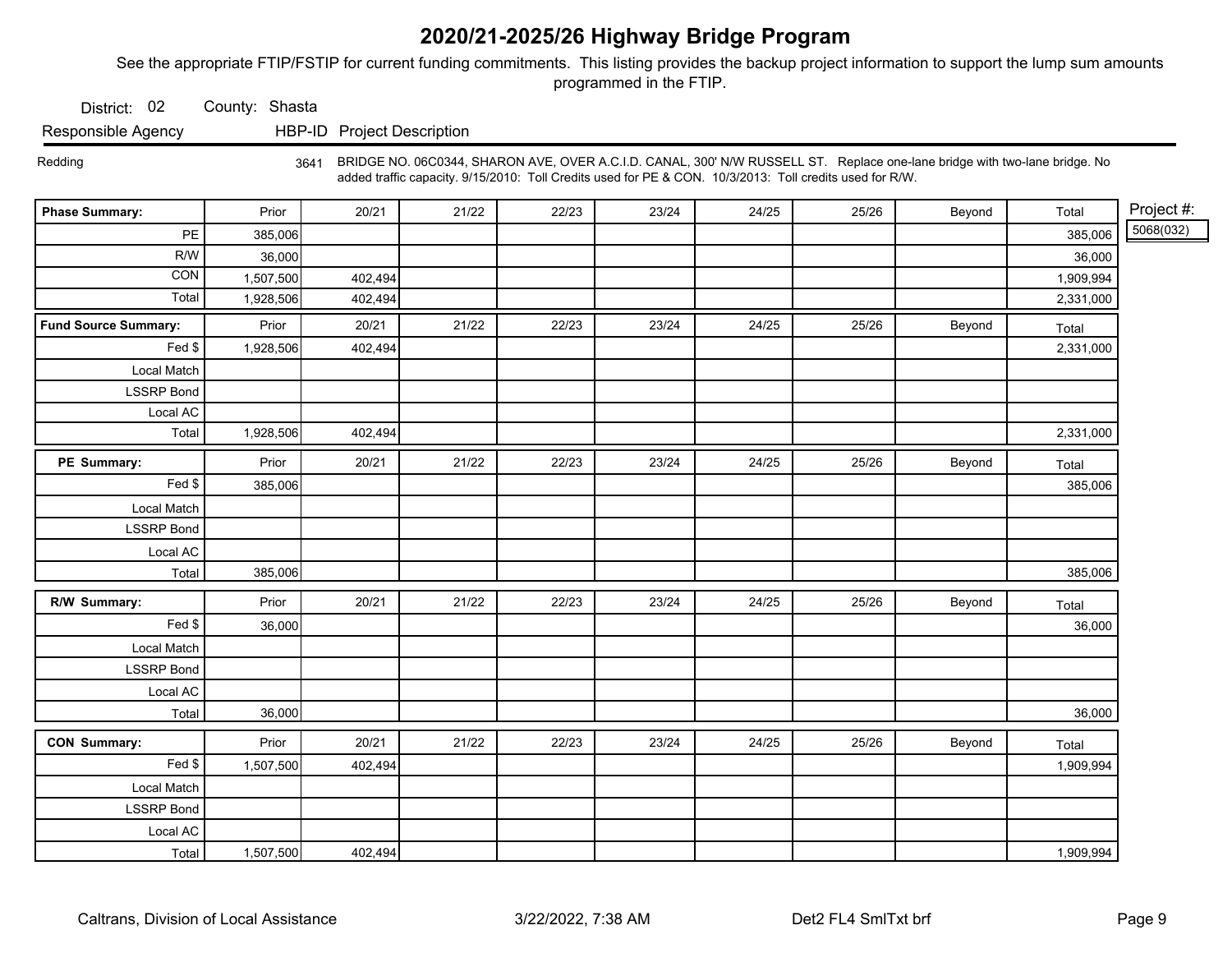See the appropriate FTIP/FSTIP for current funding commitments. This listing provides the backup project information to support the lump sum amounts programmed in the FTIP.

District: 02 County: Shasta

Responsible Agency HBP-ID Project Description

Redding 4332 BRIDGE NO. PM00137, Bridge Preventive Maintenance Program (BPMP) various bridges in the City of Redding. See Caltrans Local Assistance HBP website for backup list of projects.

| <b>Phase Summary:</b>       | Prior   | 20/21 | 21/22 | 22/23 | 23/24 | 24/25 | 25/26 | Beyond  | Total   | Project #: |
|-----------------------------|---------|-------|-------|-------|-------|-------|-------|---------|---------|------------|
| $\mathsf{PE}$               | 152,000 |       |       |       |       |       |       |         | 152,000 | 5068(060)  |
| R/W                         |         |       |       |       |       |       |       |         |         |            |
| CON                         |         |       |       |       |       |       |       | 426,000 | 426,000 |            |
| Total                       | 152,000 |       |       |       |       |       |       | 426,000 | 578,000 |            |
| <b>Fund Source Summary:</b> | Prior   | 20/21 | 21/22 | 22/23 | 23/24 | 24/25 | 25/26 | Beyond  | Total   |            |
| Fed \$                      | 134,566 |       |       |       |       |       |       | 377,138 | 511,703 |            |
| Local Match                 | 17,434  |       |       |       |       |       |       | 48,862  | 66,297  |            |
| <b>LSSRP Bond</b>           |         |       |       |       |       |       |       |         |         |            |
| Local AC                    |         |       |       |       |       |       |       |         |         |            |
| Total                       | 152,000 |       |       |       |       |       |       | 426,000 | 578,000 |            |
| PE Summary:                 | Prior   | 20/21 | 21/22 | 22/23 | 23/24 | 24/25 | 25/26 | Beyond  | Total   |            |
| Fed \$                      | 134,566 |       |       |       |       |       |       |         | 134,566 |            |
| Local Match                 | 17,434  |       |       |       |       |       |       |         | 17,434  |            |
| <b>LSSRP</b> Bond           |         |       |       |       |       |       |       |         |         |            |
| Local AC                    |         |       |       |       |       |       |       |         |         |            |
| Total                       | 152,000 |       |       |       |       |       |       |         | 152,000 |            |
| <b>CON Summary:</b>         | Prior   | 20/21 | 21/22 | 22/23 | 23/24 | 24/25 | 25/26 | Beyond  | Total   |            |
| Fed \$                      |         |       |       |       |       |       |       | 377,138 | 377,138 |            |
| Local Match                 |         |       |       |       |       |       |       | 48,862  | 48,862  |            |
| <b>LSSRP Bond</b>           |         |       |       |       |       |       |       |         |         |            |
| Local AC                    |         |       |       |       |       |       |       |         |         |            |
| Total                       |         |       |       |       |       |       |       | 426,000 | 426,000 |            |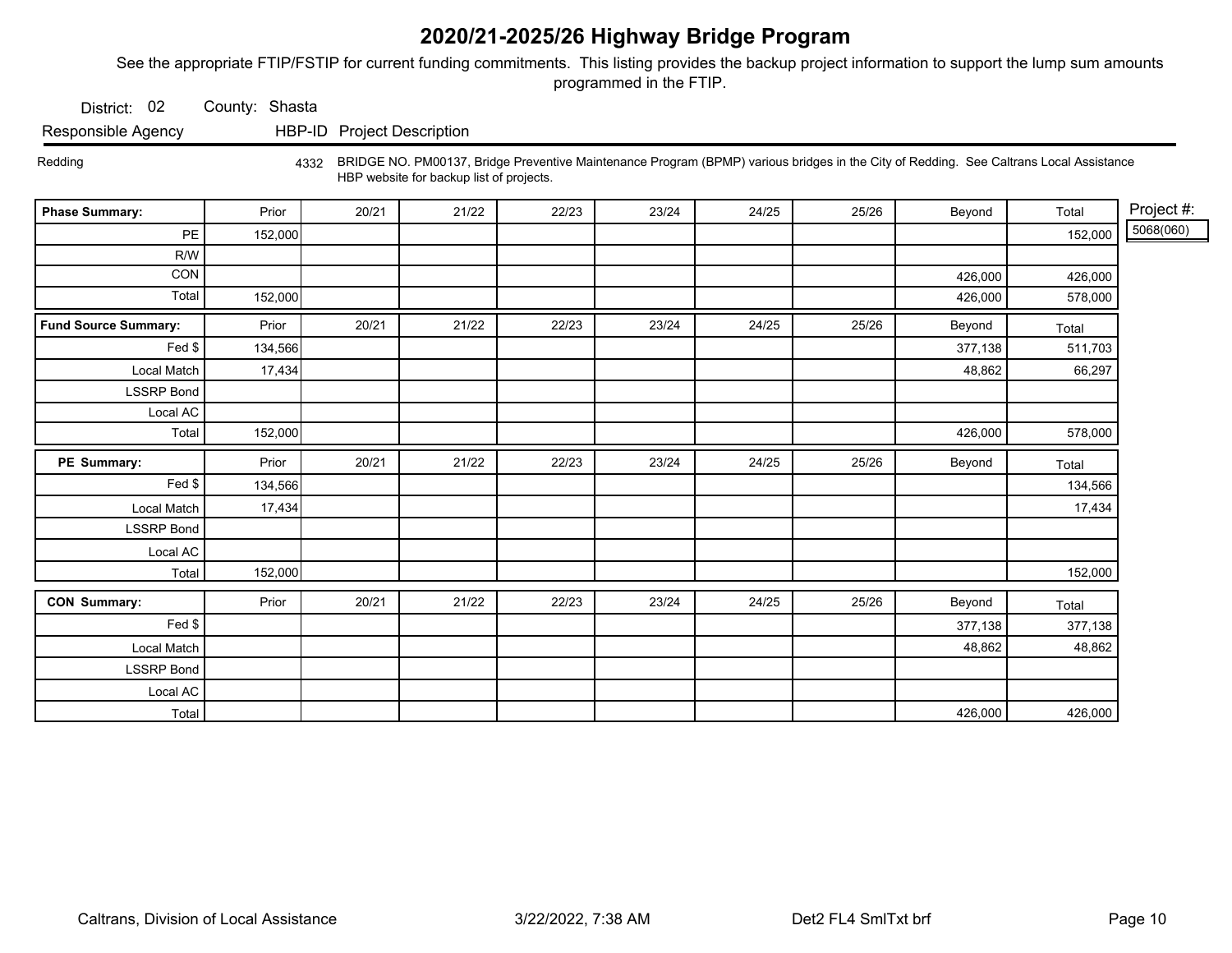See the appropriate FTIP/FSTIP for current funding commitments. This listing provides the backup project information to support the lump sum amounts programmed in the FTIP.

District: 02 County: Shasta

Responsible Agency HBP-ID Project Description

Shasta County <sub>3606</sub> BRIDGE NO. 06C0024, LOWER GAS POINT RD OVER NORTH FORK COTTONWOOD CR, 0.5 MI N OF GAS PONT ROAD. Replace one lane bridge with two lane bridge. 9/16/2010: Toll Credits programmed for PE, R/W, & CON.

| <b>Phase Summary:</b>       | Prior   | 20/21 | 21/22 | 22/23 | 23/24 | 24/25 | 25/26     | Beyond | Total     | Project #: |
|-----------------------------|---------|-------|-------|-------|-------|-------|-----------|--------|-----------|------------|
| PE                          | 500,000 |       |       |       |       |       |           |        | 500,000   | 5906(104)  |
| R/W                         | 60,000  |       |       |       |       |       |           |        | 60,000    |            |
| CON                         |         |       |       |       |       |       | 1,946,000 |        | 1,946,000 |            |
| Total                       | 560,000 |       |       |       |       |       | 1,946,000 |        | 2,506,000 |            |
| <b>Fund Source Summary:</b> | Prior   | 20/21 | 21/22 | 22/23 | 23/24 | 24/25 | 25/26     | Beyond | Total     |            |
| Fed \$                      | 560,000 |       |       |       |       |       | 1,946,000 |        | 2,506,000 |            |
| Local Match                 |         |       |       |       |       |       |           |        |           |            |
| <b>LSSRP Bond</b>           |         |       |       |       |       |       |           |        |           |            |
| Local AC                    |         |       |       |       |       |       |           |        |           |            |
| Total                       | 560,000 |       |       |       |       |       | 1,946,000 |        | 2,506,000 |            |
| PE Summary:                 | Prior   | 20/21 | 21/22 | 22/23 | 23/24 | 24/25 | 25/26     | Beyond | Total     |            |
| $\overline{Fe}d$ \$         | 500,000 |       |       |       |       |       |           |        | 500,000   |            |
| Local Match                 |         |       |       |       |       |       |           |        |           |            |
| <b>LSSRP</b> Bond           |         |       |       |       |       |       |           |        |           |            |
| Local AC                    |         |       |       |       |       |       |           |        |           |            |
| Total                       | 500,000 |       |       |       |       |       |           |        | 500,000   |            |
| R/W Summary:                | Prior   | 20/21 | 21/22 | 22/23 | 23/24 | 24/25 | 25/26     | Beyond | Total     |            |
| Fed                         | 60,000  |       |       |       |       |       |           |        | 60,000    |            |
| Local Match                 |         |       |       |       |       |       |           |        |           |            |
| <b>LSSRP</b> Bond           |         |       |       |       |       |       |           |        |           |            |
| Local AC                    |         |       |       |       |       |       |           |        |           |            |
| Total                       | 60,000  |       |       |       |       |       |           |        | 60,000    |            |
| <b>CON Summary:</b>         | Prior   | 20/21 | 21/22 | 22/23 | 23/24 | 24/25 | 25/26     | Beyond | Total     |            |
| Fed                         |         |       |       |       |       |       | 1,946,000 |        | 1,946,000 |            |
| Local Match                 |         |       |       |       |       |       |           |        |           |            |
| <b>LSSRP Bond</b>           |         |       |       |       |       |       |           |        |           |            |
| Local AC                    |         |       |       |       |       |       |           |        |           |            |
| Total                       |         |       |       |       |       |       | 1,946,000 |        | 1,946,000 |            |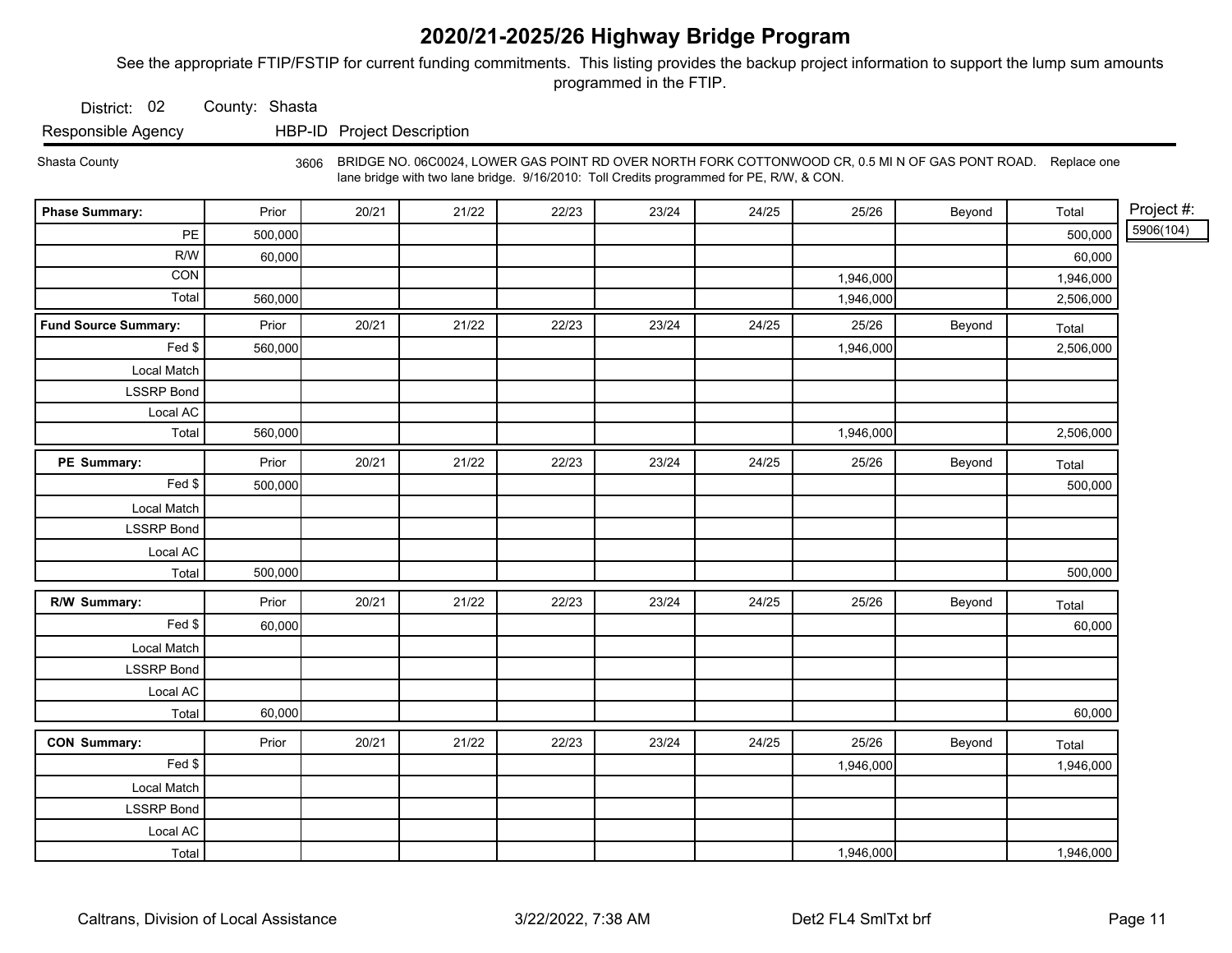See the appropriate FTIP/FSTIP for current funding commitments. This listing provides the backup project information to support the lump sum amounts programmed in the FTIP.

District: 02 County: Shasta

Responsible Agency HBP-ID Project Description

 Shasta County 3349 BRIDGE NO. 06C0039, CASSEL-FALL RIV RD, OVER PIT RIVER, 0.3 MI SE SR 299 FALL RIV. Replace two lane bridge with two lane bridge.

| <b>Phase Summary:</b>       | Prior     | 20/21 | 21/22  | 22/23 | 23/24 | 24/25 | 25/26 | Beyond    | Total     | Project #: |
|-----------------------------|-----------|-------|--------|-------|-------|-------|-------|-----------|-----------|------------|
| PE                          | 2,025,000 |       |        |       |       |       |       |           | 2,025,000 | 5906(088)  |
| R/W                         | 50,000    |       | 10,000 |       |       |       |       |           | 60,000    |            |
| <b>CON</b>                  |           |       |        |       |       |       |       | 5,661,000 | 5,661,000 |            |
| Total                       | 2,075,000 |       | 10,000 |       |       |       |       | 5,661,000 | 7,746,000 |            |
| <b>Fund Source Summary:</b> | Prior     | 20/21 | 21/22  | 22/23 | 23/24 | 24/25 | 25/26 | Beyond    | Total     |            |
| Fed \$                      | 1,836,998 |       | 8,853  |       |       |       |       | 5,011,683 | 6,857,534 |            |
| Local Match                 | 238,003   |       | 1,147  |       |       |       |       | 649,317   | 888,466   |            |
| <b>LSSRP</b> Bond           |           |       |        |       |       |       |       |           |           |            |
| Local AC                    |           |       |        |       |       |       |       |           |           |            |
| Total                       | 2,075,000 |       | 10,000 |       |       |       |       | 5,661,000 | 7,746,000 |            |
| PE Summary:                 | Prior     | 20/21 | 21/22  | 22/23 | 23/24 | 24/25 | 25/26 | Beyond    | Total     |            |
| Fed                         | 1,792,733 |       |        |       |       |       |       |           | 1,792,733 |            |
| Local Match                 | 232,268   |       |        |       |       |       |       |           | 232,268   |            |
| <b>LSSRP</b> Bond           |           |       |        |       |       |       |       |           |           |            |
| Local AC                    |           |       |        |       |       |       |       |           |           |            |
| Total                       | 2,025,000 |       |        |       |       |       |       |           | 2,025,000 |            |
| R/W Summary:                | Prior     | 20/21 | 21/22  | 22/23 | 23/24 | 24/25 | 25/26 | Beyond    | Total     |            |
| Fed                         | 44,265    |       | 8,853  |       |       |       |       |           | 53,118    |            |
| Local Match                 | 5,735     |       | 1,147  |       |       |       |       |           | 6,882     |            |
| <b>LSSRP</b> Bond           |           |       |        |       |       |       |       |           |           |            |
| Local AC                    |           |       |        |       |       |       |       |           |           |            |
| Total                       | 50,000    |       | 10,000 |       |       |       |       |           | 60,000    |            |
| <b>CON Summary:</b>         | Prior     | 20/21 | 21/22  | 22/23 | 23/24 | 24/25 | 25/26 | Beyond    | Total     |            |
| Fed                         |           |       |        |       |       |       |       | 5,011,683 | 5,011,683 |            |
| Local Match                 |           |       |        |       |       |       |       | 649,317   | 649,317   |            |
| <b>LSSRP</b> Bond           |           |       |        |       |       |       |       |           |           |            |
| Local AC                    |           |       |        |       |       |       |       |           |           |            |
| Total                       |           |       |        |       |       |       |       | 5,661,000 | 5,661,000 |            |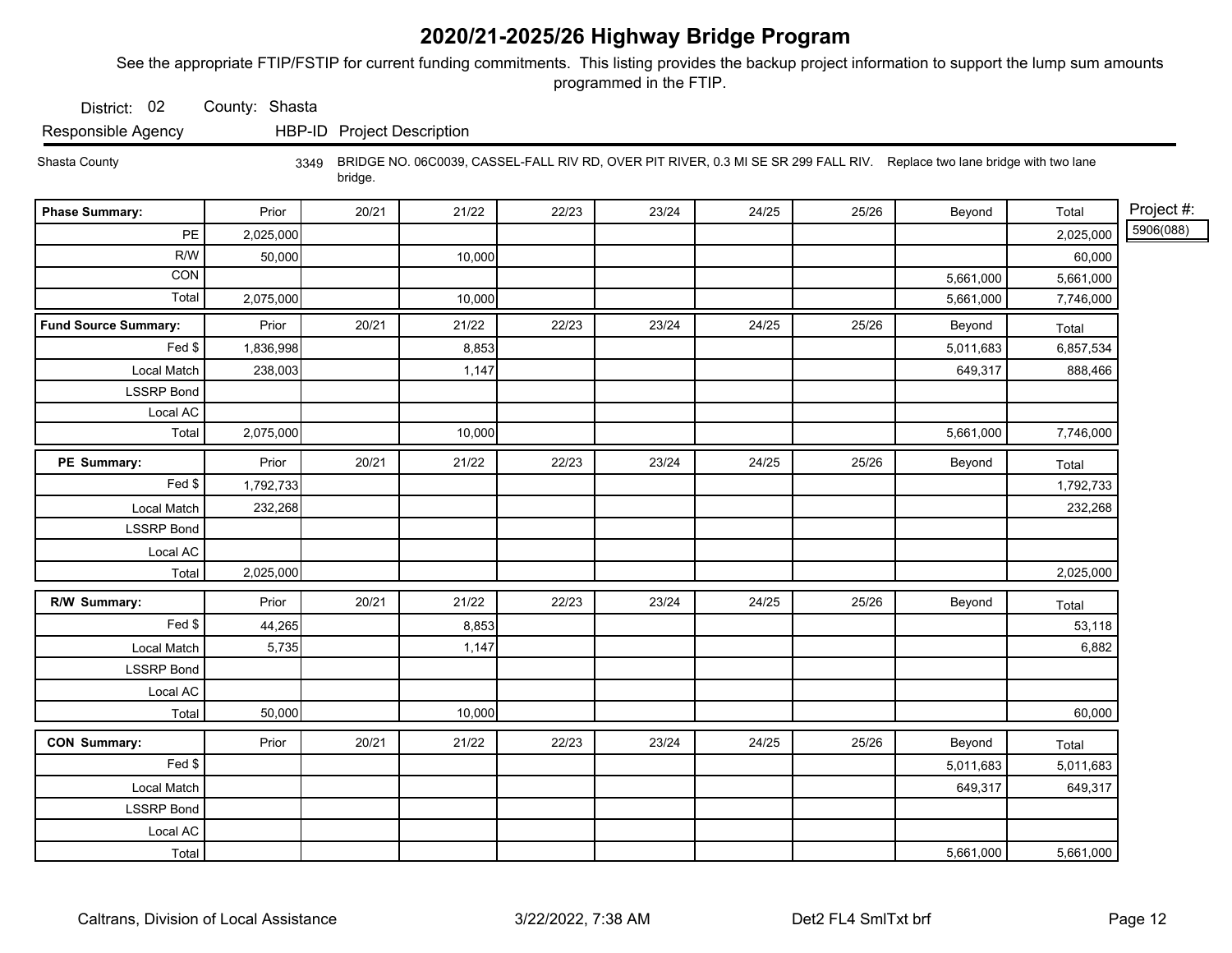See the appropriate FTIP/FSTIP for current funding commitments. This listing provides the backup project information to support the lump sum amounts programmed in the FTIP.

District: 02 County: Shasta

Responsible Agency HBP-ID Project Description

Shasta County 3647 BRIDGE NO. 06C0178, FERN RD, OVER GLENDENNING CREEK, 0.3 MI N WHITMORE RD. Replace one-lane Bridge with two-lane Bridge.

| <b>Phase Summary:</b>       | Prior   | 20/21   | 21/22 | 22/23 | 23/24 | 24/25 | 25/26 | Beyond    | Total     | Project #: |
|-----------------------------|---------|---------|-------|-------|-------|-------|-------|-----------|-----------|------------|
| PE                          | 270,000 | 200,000 |       |       |       |       |       |           | 470,000   | 5906(105)  |
| R/W                         |         | 49,000  |       |       |       |       |       |           | 49,000    |            |
| $\overline{CON}$            |         |         |       |       |       |       |       | 1,400,000 | 1,400,000 |            |
| Total                       | 270,000 | 249,000 |       |       |       |       |       | 1,400,000 | 1,919,000 |            |
| <b>Fund Source Summary:</b> | Prior   | 20/21   | 21/22 | 22/23 | 23/24 | 24/25 | 25/26 | Beyond    | Total     |            |
| Fed \$                      | 239,031 | 220,440 |       |       |       |       |       | 1,239,420 | 1,698,891 |            |
| Local Match                 | 30,969  | 28,560  |       |       |       |       |       | 160,580   | 220,109   |            |
| <b>LSSRP Bond</b>           |         |         |       |       |       |       |       |           |           |            |
| Local AC                    |         |         |       |       |       |       |       |           |           |            |
| Total                       | 270,000 | 249,000 |       |       |       |       |       | 1,400,000 | 1,919,000 |            |
| PE Summary:                 | Prior   | 20/21   | 21/22 | 22/23 | 23/24 | 24/25 | 25/26 | Beyond    | Total     |            |
| Fed \$                      | 239,031 | 177,060 |       |       |       |       |       |           | 416,091   |            |
| Local Match                 | 30,969  | 22,940  |       |       |       |       |       |           | 53,909    |            |
| <b>LSSRP</b> Bond           |         |         |       |       |       |       |       |           |           |            |
| Local AC                    |         |         |       |       |       |       |       |           |           |            |
| Total                       | 270,000 | 200,000 |       |       |       |       |       |           | 470,000   |            |
| R/W Summary:                | Prior   | 20/21   | 21/22 | 22/23 | 23/24 | 24/25 | 25/26 | Beyond    | Total     |            |
| Fed                         |         | 43,380  |       |       |       |       |       |           | 43,380    |            |
| Local Match                 |         | 5,620   |       |       |       |       |       |           | 5,620     |            |
| <b>LSSRP</b> Bond           |         |         |       |       |       |       |       |           |           |            |
| Local AC                    |         |         |       |       |       |       |       |           |           |            |
| Total                       |         | 49,000  |       |       |       |       |       |           | 49,000    |            |
| <b>CON Summary:</b>         | Prior   | 20/21   | 21/22 | 22/23 | 23/24 | 24/25 | 25/26 | Beyond    | Total     |            |
| Fed                         |         |         |       |       |       |       |       | 1,239,420 | 1,239,420 |            |
| Local Match                 |         |         |       |       |       |       |       | 160,580   | 160,580   |            |
| <b>LSSRP Bond</b>           |         |         |       |       |       |       |       |           |           |            |
| Local AC                    |         |         |       |       |       |       |       |           |           |            |
| Total                       |         |         |       |       |       |       |       | 1,400,000 | 1,400,000 |            |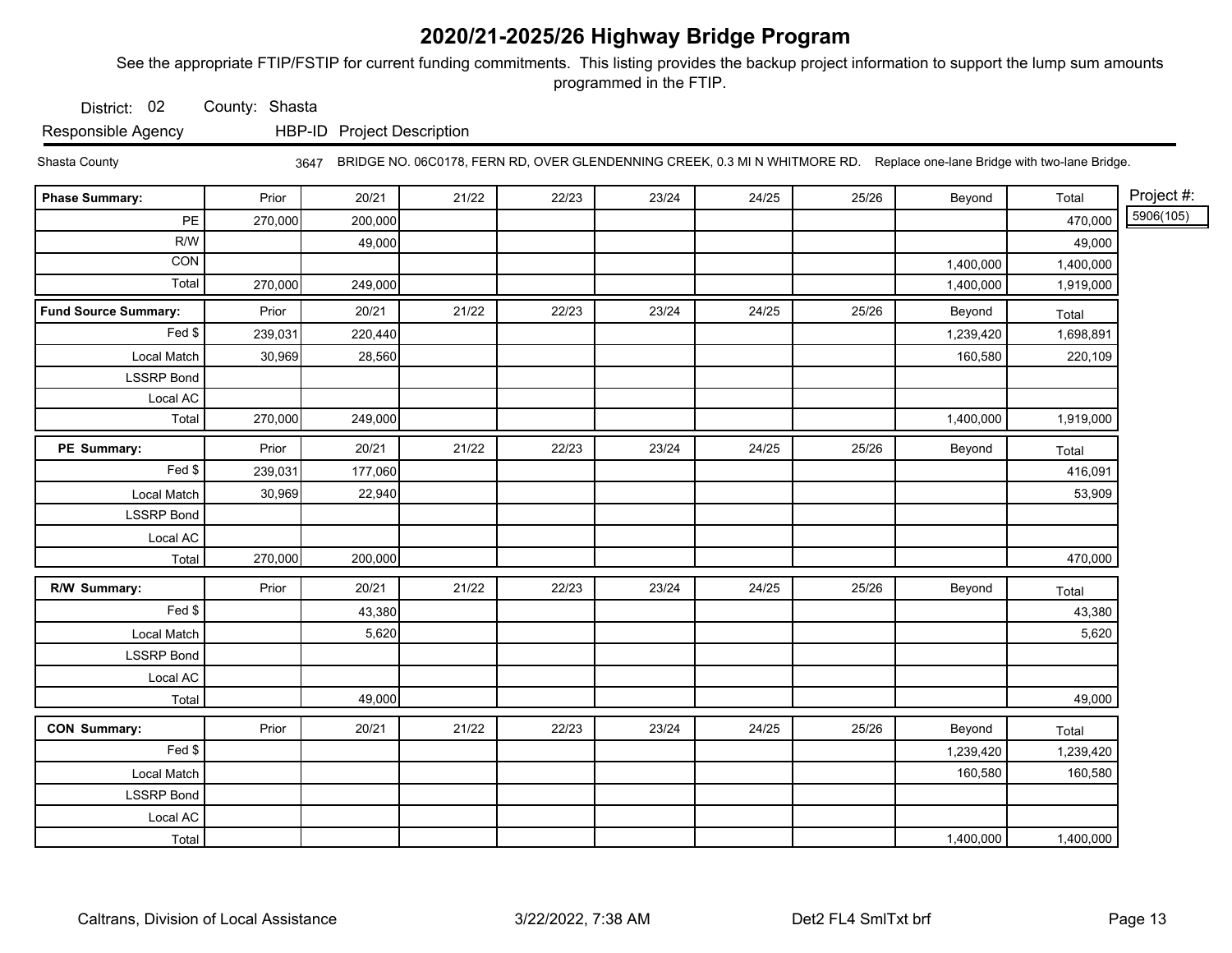See the appropriate FTIP/FSTIP for current funding commitments. This listing provides the backup project information to support the lump sum amounts programmed in the FTIP.

District: 02 County: Shasta

Responsible Agency HBP-ID Project Description

Shasta County 4052 BRIDGE NO. 06C0183, GAS PT RD OVER NO NAME DITCH, 1.9 MI WEST OF I-5. Replace existing two-lane bridge with 2-lane bridge. Other federal funds are on this project and must be programmed in the FTIP.

| <b>Phase Summary:</b>       | Prior     | 20/21 | 21/22      | 22/23 | 23/24 | 24/25 | 25/26 | Beyond | Total     | Project #: |
|-----------------------------|-----------|-------|------------|-------|-------|-------|-------|--------|-----------|------------|
| PE                          | 276,045   |       |            |       |       |       |       |        | 276,045   | 5906(119)  |
| R/W                         | 70,000    |       |            |       |       |       |       |        | 70,000    |            |
| CON                         | 819,928   |       | 119,635    |       |       |       |       |        | 939,563   |            |
| Total                       | 1,165,973 |       | 119,635    |       |       |       |       |        | 1,285,608 |            |
| <b>Fund Source Summary:</b> | Prior     | 20/21 | 21/22      | 22/23 | 23/24 | 24/25 | 25/26 | Beyond | Total     |            |
| Fed \$                      | 306,354   |       | 831,795    |       |       |       |       |        | 1,138,149 |            |
| Local Match                 | 133,737   |       | 13,722     |       |       |       |       |        | 147,459   |            |
| <b>LSSRP Bond</b>           |           |       |            |       |       |       |       |        |           |            |
| Local AC                    | 725,882   |       | $-725,882$ |       |       |       |       |        |           |            |
| Total                       | 1,165,973 |       | 119,635    |       |       |       |       |        | 1,285,608 |            |
| PE Summary:                 | Prior     | 20/21 | 21/22      | 22/23 | 23/24 | 24/25 | 25/26 | Beyond | Total     |            |
| Fed \$                      | 244,383   |       |            |       |       |       |       |        | 244,383   |            |
| Local Match                 | 31,662    |       |            |       |       |       |       |        | 31,662    |            |
| <b>LSSRP Bond</b>           |           |       |            |       |       |       |       |        |           |            |
| Local AC                    |           |       |            |       |       |       |       |        |           |            |
| Total                       | 276,045   |       |            |       |       |       |       |        | 276,045   |            |
| R/W Summary:                | Prior     | 20/21 | 21/22      | 22/23 | 23/24 | 24/25 | 25/26 | Beyond | Total     |            |
| Fed                         | 61,971    |       |            |       |       |       |       |        | 61,971    |            |
| Local Match                 | 8,029     |       |            |       |       |       |       |        | 8,029     |            |
| <b>LSSRP Bond</b>           |           |       |            |       |       |       |       |        |           |            |
| Local AC                    |           |       |            |       |       |       |       |        |           |            |
| Total                       | 70,000    |       |            |       |       |       |       |        | 70,000    |            |
| <b>CON Summary:</b>         | Prior     | 20/21 | 21/22      | 22/23 | 23/24 | 24/25 | 25/26 | Beyond | Total     |            |
| Fed \$                      |           |       | 831,795    |       |       |       |       |        | 831,795   |            |
| Local Match                 | 94,046    |       | 13,722     |       |       |       |       |        | 107,768   |            |
| <b>LSSRP Bond</b>           |           |       |            |       |       |       |       |        |           |            |
| Local AC                    | 725,882   |       | $-725,882$ |       |       |       |       |        |           |            |
| Total                       | 819,928   |       | 119,635    |       |       |       |       |        | 939,563   |            |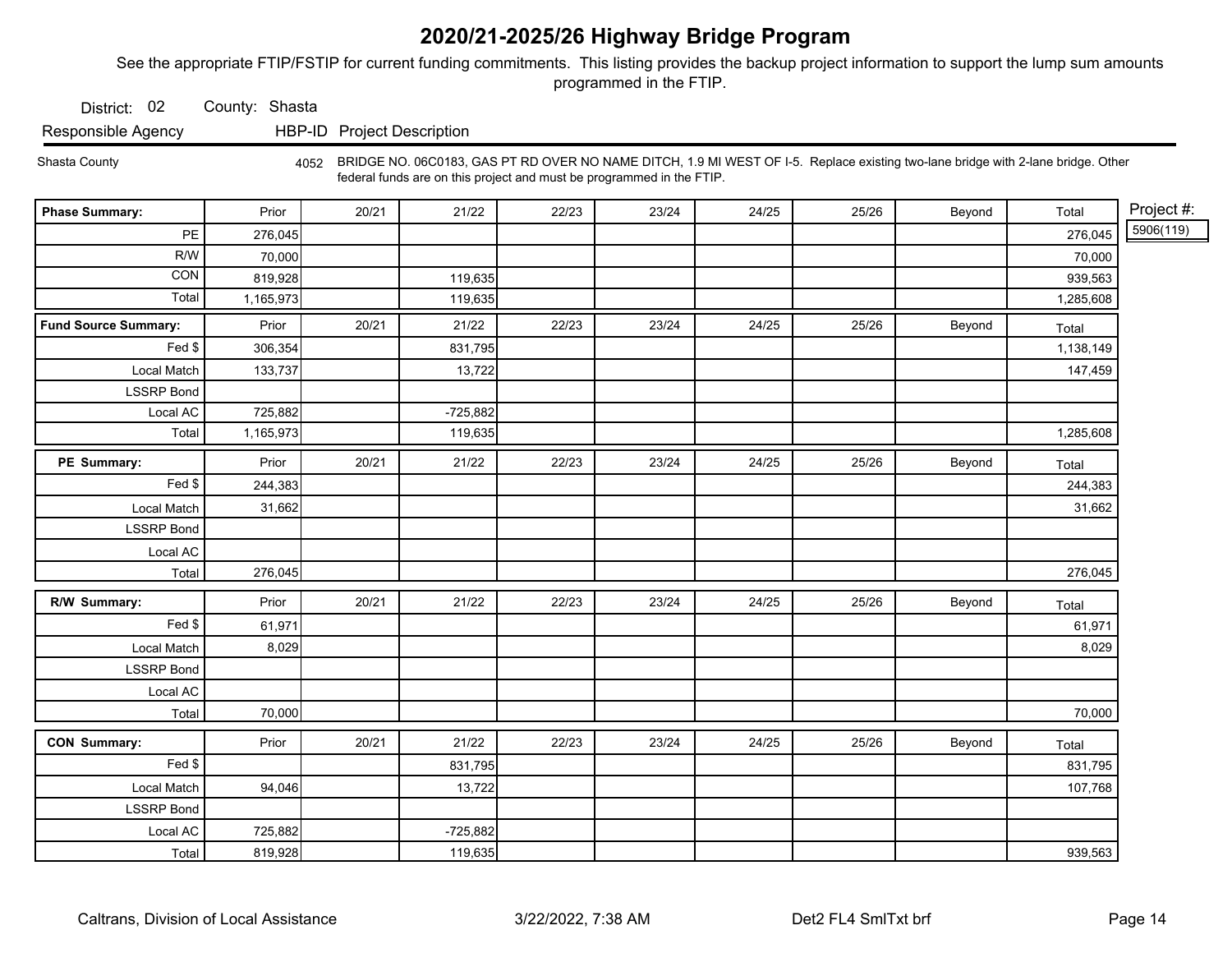See the appropriate FTIP/FSTIP for current funding commitments. This listing provides the backup project information to support the lump sum amounts programmed in the FTIP.

District: 02 County: Shasta

Responsible Agency HBP-ID Project Description

Shasta County

 bridge. 4/5/2010: Toll Credits programmed for R/W & Con. 3348 BRIDGE NO. 06C0209, SPRING CREEK RD, OVER FALL RIVER, 0.5 MI N OF MACARTHUR RD. Replace one lane bridge with two lane

| <b>Phase Summary:</b>       | Prior     | 20/21 | 21/22 | 22/23 | 23/24  | 24/25 | 25/26 | Beyond    | Total     | Project #: |
|-----------------------------|-----------|-------|-------|-------|--------|-------|-------|-----------|-----------|------------|
| PE                          | 1,220,000 |       |       |       |        |       |       |           | 1,220,000 | 5906(087)  |
| R/W                         |           |       |       |       | 10,000 |       |       |           | 10,000    |            |
| <b>CON</b>                  |           |       |       |       |        |       |       | 3,281,000 | 3,281,000 |            |
| Total                       | 1,220,000 |       |       |       | 10,000 |       |       | 3,281,000 | 4,511,000 |            |
| <b>Fund Source Summary:</b> | Prior     | 20/21 | 21/22 | 22/23 | 23/24  | 24/25 | 25/26 | Beyond    | Total     |            |
| Fed                         | 1,080,066 |       |       |       | 10,000 |       |       | 3,281,000 | 4,371,066 |            |
| Local Match                 | 139,934   |       |       |       |        |       |       |           | 139,934   |            |
| <b>LSSRP</b> Bond           |           |       |       |       |        |       |       |           |           |            |
| Local AC                    |           |       |       |       |        |       |       |           |           |            |
| Total                       | 1,220,000 |       |       |       | 10,000 |       |       | 3,281,000 | 4,511,000 |            |
| PE Summary:                 | Prior     | 20/21 | 21/22 | 22/23 | 23/24  | 24/25 | 25/26 | Beyond    | Total     |            |
| Fed                         | 1,080,066 |       |       |       |        |       |       |           | 1,080,066 |            |
| Local Match                 | 139,934   |       |       |       |        |       |       |           | 139,934   |            |
| <b>LSSRP</b> Bond           |           |       |       |       |        |       |       |           |           |            |
| Local AC                    |           |       |       |       |        |       |       |           |           |            |
| Total                       | 1,220,000 |       |       |       |        |       |       |           | 1,220,000 |            |
| R/W Summary:                | Prior     | 20/21 | 21/22 | 22/23 | 23/24  | 24/25 | 25/26 | Beyond    | Total     |            |
| Fed                         |           |       |       |       | 10,000 |       |       |           | 10,000    |            |
| Local Match                 |           |       |       |       |        |       |       |           |           |            |
| <b>LSSRP Bond</b>           |           |       |       |       |        |       |       |           |           |            |
| Local AC                    |           |       |       |       |        |       |       |           |           |            |
| <b>Total</b>                |           |       |       |       | 10,000 |       |       |           | 10,000    |            |
| <b>CON Summary:</b>         | Prior     | 20/21 | 21/22 | 22/23 | 23/24  | 24/25 | 25/26 | Beyond    | Total     |            |
| Fed $\frac{1}{2}$           |           |       |       |       |        |       |       | 3,281,000 | 3,281,000 |            |
| Local Match                 |           |       |       |       |        |       |       |           |           |            |
| <b>LSSRP Bond</b>           |           |       |       |       |        |       |       |           |           |            |
| Local AC                    |           |       |       |       |        |       |       |           |           |            |
| Total                       |           |       |       |       |        |       |       | 3,281,000 | 3,281,000 |            |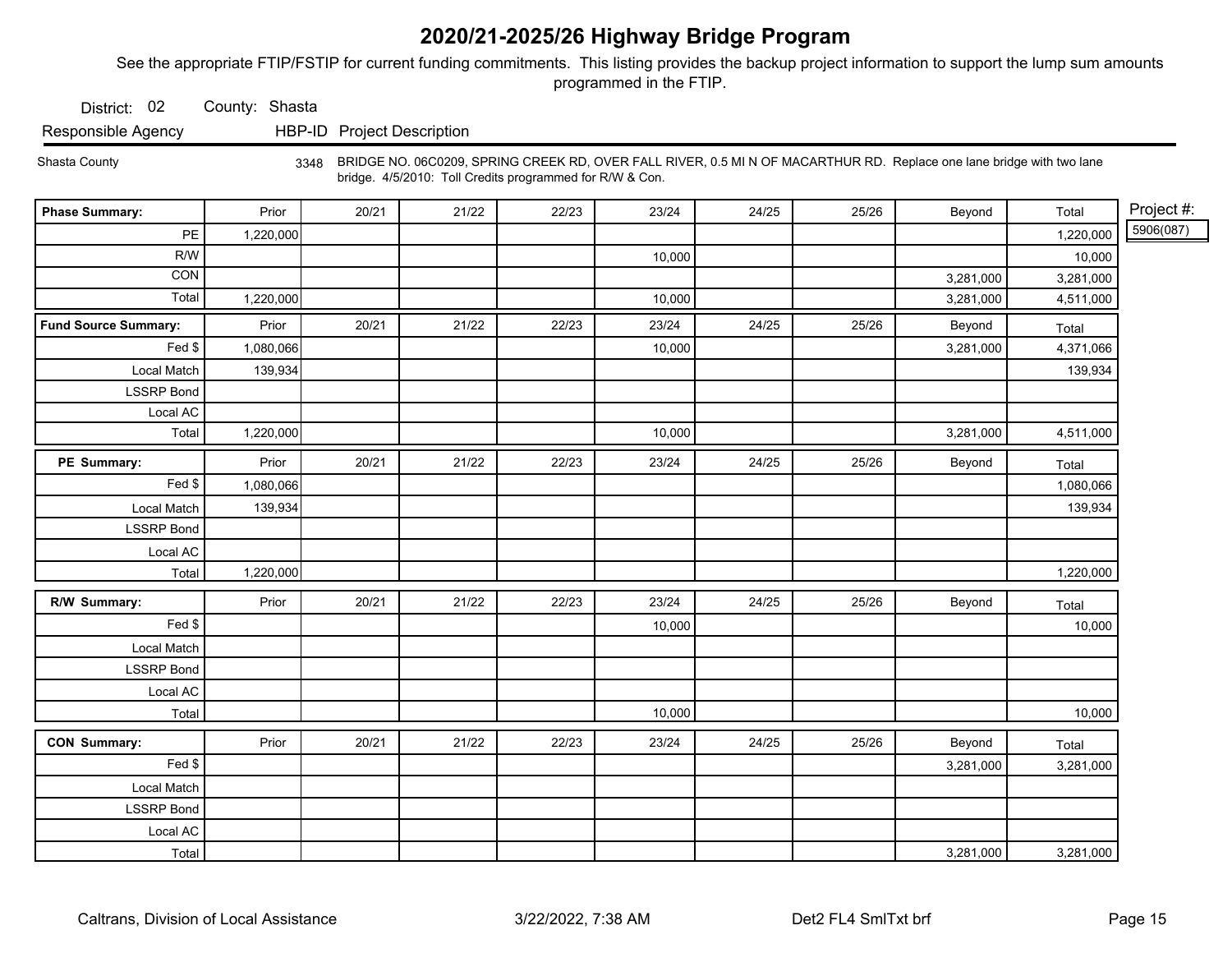See the appropriate FTIP/FSTIP for current funding commitments. This listing provides the backup project information to support the lump sum amounts programmed in the FTIP.

District: 02 County: Shasta

Responsible Agency HBP-ID Project Description

Shasta County 4053 BRIDGE NO. 06C0220, PARKVILLE RD OVER ASH CREEK, 3.4 MI S DERSCH RD. Replace existing 1 lane bridge with 2 lane bridge. 2/15/2013: Toll credits used for PE, R/W and CON.

| <b>Phase Summary:</b>       | Prior   | 20/21  | 21/22 | 22/23 | 23/24 | 24/25 | 25/26 | Beyond    | Total     | Project #: |
|-----------------------------|---------|--------|-------|-------|-------|-------|-------|-----------|-----------|------------|
| PE                          | 200,000 |        |       |       |       |       |       |           | 200,000   | 5906(117)  |
| R/W                         |         | 40,000 |       |       |       |       |       |           | 40,000    |            |
| $\overline{CON}$            |         |        |       |       |       |       |       | 1,040,000 | 1,040,000 |            |
| Total                       | 200,000 | 40,000 |       |       |       |       |       | 1,040,000 | 1,280,000 |            |
| <b>Fund Source Summary:</b> | Prior   | 20/21  | 21/22 | 22/23 | 23/24 | 24/25 | 25/26 | Beyond    | Total     |            |
| Fed \$                      | 200,000 | 40,000 |       |       |       |       |       | 1,040,000 | 1,280,000 |            |
| Local Match                 |         |        |       |       |       |       |       |           |           |            |
| <b>LSSRP</b> Bond           |         |        |       |       |       |       |       |           |           |            |
| Local AC                    |         |        |       |       |       |       |       |           |           |            |
| Total                       | 200,000 | 40,000 |       |       |       |       |       | 1,040,000 | 1,280,000 |            |
| PE Summary:                 | Prior   | 20/21  | 21/22 | 22/23 | 23/24 | 24/25 | 25/26 | Beyond    | Total     |            |
| Fed                         | 200,000 |        |       |       |       |       |       |           | 200,000   |            |
| Local Match                 |         |        |       |       |       |       |       |           |           |            |
| <b>LSSRP</b> Bond           |         |        |       |       |       |       |       |           |           |            |
| Local AC                    |         |        |       |       |       |       |       |           |           |            |
| Total                       | 200,000 |        |       |       |       |       |       |           | 200,000   |            |
| R/W Summary:                | Prior   | 20/21  | 21/22 | 22/23 | 23/24 | 24/25 | 25/26 | Beyond    | Total     |            |
| Fed                         |         | 40,000 |       |       |       |       |       |           | 40,000    |            |
| Local Match                 |         |        |       |       |       |       |       |           |           |            |
| <b>LSSRP Bond</b>           |         |        |       |       |       |       |       |           |           |            |
| Local AC                    |         |        |       |       |       |       |       |           |           |            |
| Total                       |         | 40,000 |       |       |       |       |       |           | 40,000    |            |
| <b>CON Summary:</b>         | Prior   | 20/21  | 21/22 | 22/23 | 23/24 | 24/25 | 25/26 | Beyond    | Total     |            |
| Fed                         |         |        |       |       |       |       |       | 1,040,000 | 1,040,000 |            |
| Local Match                 |         |        |       |       |       |       |       |           |           |            |
| LSSRP Bond                  |         |        |       |       |       |       |       |           |           |            |
| Local AC                    |         |        |       |       |       |       |       |           |           |            |
| Total                       |         |        |       |       |       |       |       | 1,040,000 | 1,040,000 |            |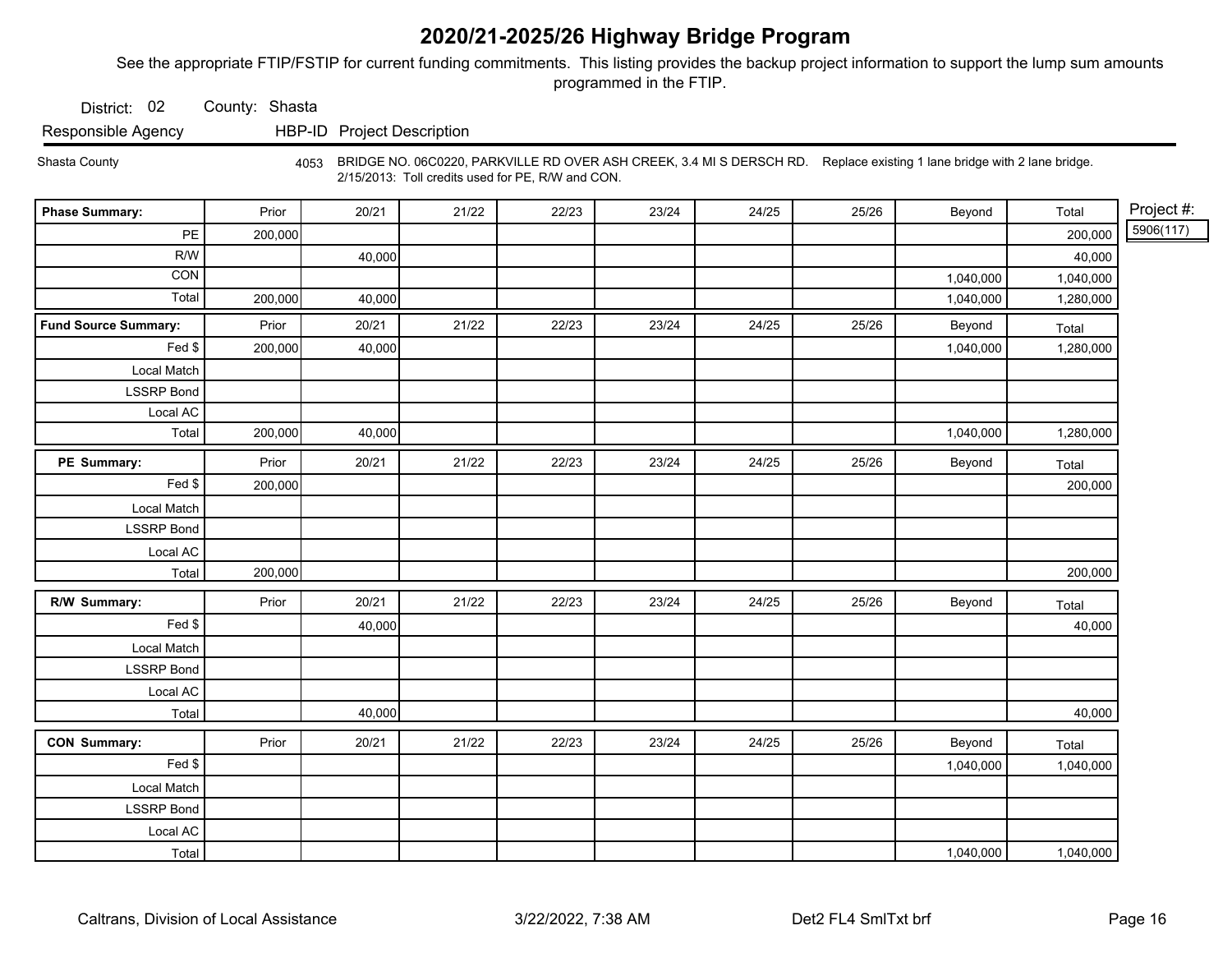See the appropriate FTIP/FSTIP for current funding commitments. This listing provides the backup project information to support the lump sum amounts programmed in the FTIP.

District: 02 County: Shasta

Responsible Agency HBP-ID Project Description

Shasta County 3864 BRIDGE NO. 06C0233, ASH CR RD OVER SACRAMENTO RIV OVERFLOW, 1.0 MI E BALLS FERRY RD. Replace two lane bridge with two lane bridge.

| <b>Phase Summary:</b>       | Prior   | 20/21 | 21/22   | 22/23 | 23/24 | 24/25 | 25/26 | Beyond    | Total     | Project #: |
|-----------------------------|---------|-------|---------|-------|-------|-------|-------|-----------|-----------|------------|
| PE                          | 210,000 |       | 390,000 |       |       |       |       |           | 600,000   | 5906(111)  |
| R/W                         | 40,000  |       |         |       |       |       |       |           | 40,000    |            |
| CON                         |         |       |         |       |       |       |       | 3,305,800 | 3,305,800 |            |
| Total                       | 250,000 |       | 390,000 |       |       |       |       | 3,305,800 | 3,945,800 |            |
| <b>Fund Source Summary:</b> | Prior   | 20/21 | 21/22   | 22/23 | 23/24 | 24/25 | 25/26 | Beyond    | Total     |            |
| Fed \$                      | 221,325 |       | 345,267 |       |       |       |       | 2,926,625 | 3,493,217 |            |
| Local Match                 | 28,675  |       | 44,733  |       |       |       |       | 379,175   | 452,583   |            |
| <b>LSSRP</b> Bond           |         |       |         |       |       |       |       |           |           |            |
| Local AC                    |         |       |         |       |       |       |       |           |           |            |
| Total                       | 250,000 |       | 390,000 |       |       |       |       | 3,305,800 | 3,945,800 |            |
| PE Summary:                 | Prior   | 20/21 | 21/22   | 22/23 | 23/24 | 24/25 | 25/26 | Beyond    | Total     |            |
| Fed \$                      | 185,913 |       | 345,267 |       |       |       |       |           | 531,180   |            |
| Local Match                 | 24,087  |       | 44,733  |       |       |       |       |           | 68,820    |            |
| <b>LSSRP</b> Bond           |         |       |         |       |       |       |       |           |           |            |
| Local AC                    |         |       |         |       |       |       |       |           |           |            |
| Total                       | 210,000 |       | 390,000 |       |       |       |       |           | 600,000   |            |
| R/W Summary:                | Prior   | 20/21 | 21/22   | 22/23 | 23/24 | 24/25 | 25/26 | Beyond    | Total     |            |
| Fed \$                      | 35,412  |       |         |       |       |       |       |           | 35,412    |            |
| Local Match                 | 4,588   |       |         |       |       |       |       |           | 4,588     |            |
| <b>LSSRP Bond</b>           |         |       |         |       |       |       |       |           |           |            |
| Local AC                    |         |       |         |       |       |       |       |           |           |            |
| Total                       | 40,000  |       |         |       |       |       |       |           | 40,000    |            |
| <b>CON Summary:</b>         | Prior   | 20/21 | 21/22   | 22/23 | 23/24 | 24/25 | 25/26 | Beyond    | Total     |            |
| Fed \$                      |         |       |         |       |       |       |       | 2,926,625 | 2,926,625 |            |
| Local Match                 |         |       |         |       |       |       |       | 379,175   | 379,175   |            |
| <b>LSSRP Bond</b>           |         |       |         |       |       |       |       |           |           |            |
| Local AC                    |         |       |         |       |       |       |       |           |           |            |
| Total                       |         |       |         |       |       |       |       | 3,305,800 | 3,305,800 |            |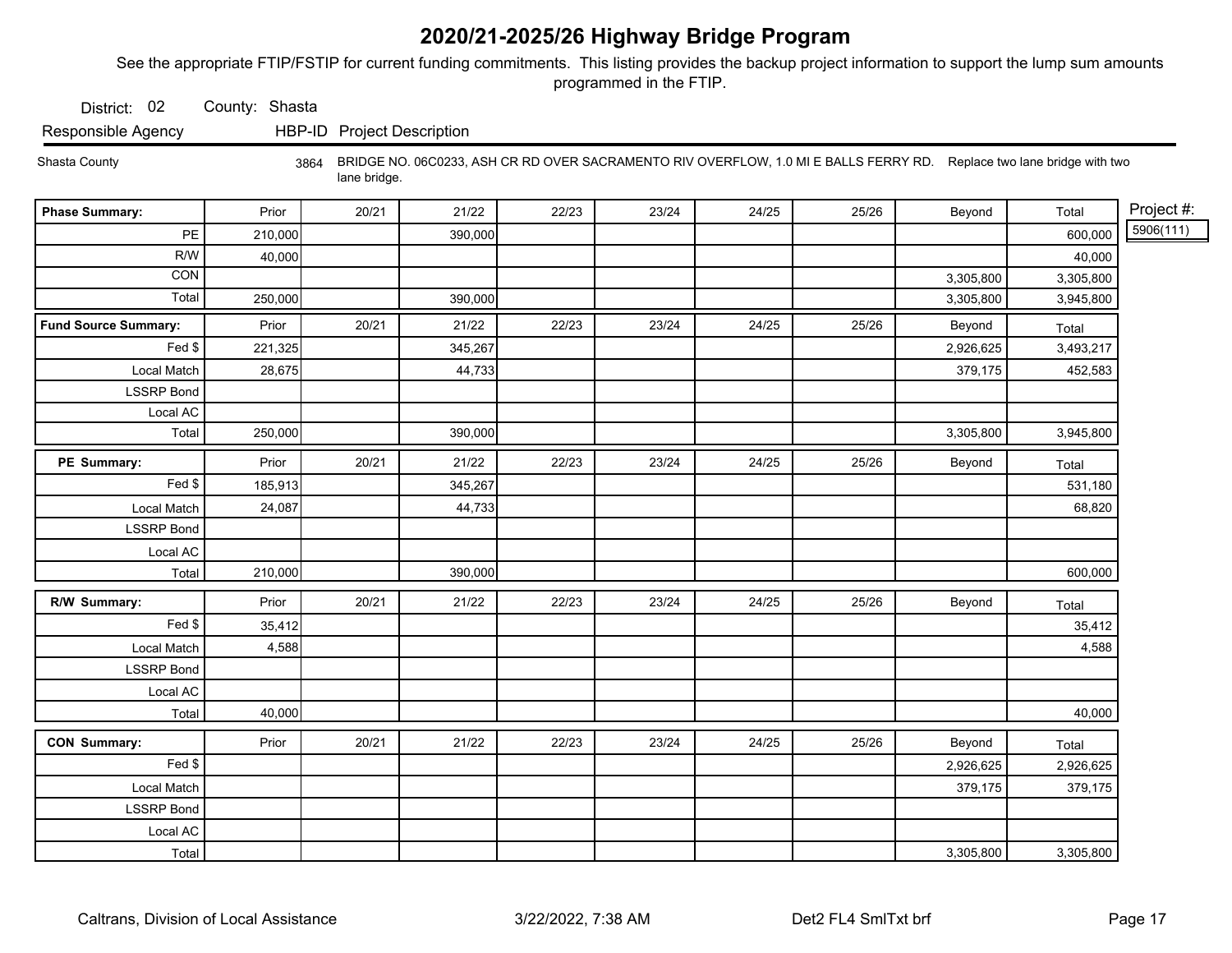See the appropriate FTIP/FSTIP for current funding commitments. This listing provides the backup project information to support the lump sum amounts programmed in the FTIP.

District: 02 County: Shasta

Responsible Agency HBP-ID Project Description

Shasta County

4521 BRIDGE NO. 06C0242, ASH CREEK ROAD OVER ANDERSON CREEK, 100 E BALLS FERRY RD. Replace 2 lane bridge with 2 lane bridge.

| <b>Phase Summary:</b>       | Prior | 20/21 | 21/22 | 22/23 | 23/24   | 24/25 | 25/26 | Beyond    | Total     | Project #: |
|-----------------------------|-------|-------|-------|-------|---------|-------|-------|-----------|-----------|------------|
| $\mathsf{PE}$               |       |       |       |       | 600,000 |       |       |           | 600,000   | 5906138    |
| R/W                         |       |       |       |       |         |       |       | 60,000    | 60,000    |            |
| $\overline{CON}$            |       |       |       |       |         |       |       | 2,360,000 | 2,360,000 |            |
| Total                       |       |       |       |       | 600,000 |       |       | 2,420,000 | 3,020,000 |            |
| <b>Fund Source Summary:</b> | Prior | 20/21 | 21/22 | 22/23 | 23/24   | 24/25 | 25/26 | Beyond    | Total     |            |
| Fed \$                      |       |       |       |       | 480,000 |       |       | 1,936,000 | 2,416,000 |            |
| Local Match                 |       |       |       |       | 120,000 |       |       | 484,000   | 604,000   |            |
| <b>LSSRP</b> Bond           |       |       |       |       |         |       |       |           |           |            |
| Local AC                    |       |       |       |       |         |       |       |           |           |            |
| Total                       |       |       |       |       | 600,000 |       |       | 2,420,000 | 3,020,000 |            |
| PE Summary:                 | Prior | 20/21 | 21/22 | 22/23 | 23/24   | 24/25 | 25/26 | Beyond    | Total     |            |
| Fed \$                      |       |       |       |       | 480,000 |       |       |           | 480,000   |            |
| Local Match                 |       |       |       |       | 120,000 |       |       |           | 120,000   |            |
| <b>LSSRP Bond</b>           |       |       |       |       |         |       |       |           |           |            |
| Local AC                    |       |       |       |       |         |       |       |           |           |            |
| Total                       |       |       |       |       | 600,000 |       |       |           | 600,000   |            |
| R/W Summary:                | Prior | 20/21 | 21/22 | 22/23 | 23/24   | 24/25 | 25/26 | Beyond    | Total     |            |
| Fed                         |       |       |       |       |         |       |       | 48,000    | 48,000    |            |
| Local Match                 |       |       |       |       |         |       |       | 12,000    | 12,000    |            |
| <b>LSSRP Bond</b>           |       |       |       |       |         |       |       |           |           |            |
| Local AC                    |       |       |       |       |         |       |       |           |           |            |
| Total                       |       |       |       |       |         |       |       | 60,000    | 60,000    |            |
| <b>CON Summary:</b>         | Prior | 20/21 | 21/22 | 22/23 | 23/24   | 24/25 | 25/26 | Beyond    | Total     |            |
| Fed                         |       |       |       |       |         |       |       | 1,888,000 | 1,888,000 |            |
| Local Match                 |       |       |       |       |         |       |       | 472,000   | 472,000   |            |
| <b>LSSRP Bond</b>           |       |       |       |       |         |       |       |           |           |            |
| Local AC                    |       |       |       |       |         |       |       |           |           |            |
| Total                       |       |       |       |       |         |       |       | 2,360,000 | 2,360,000 |            |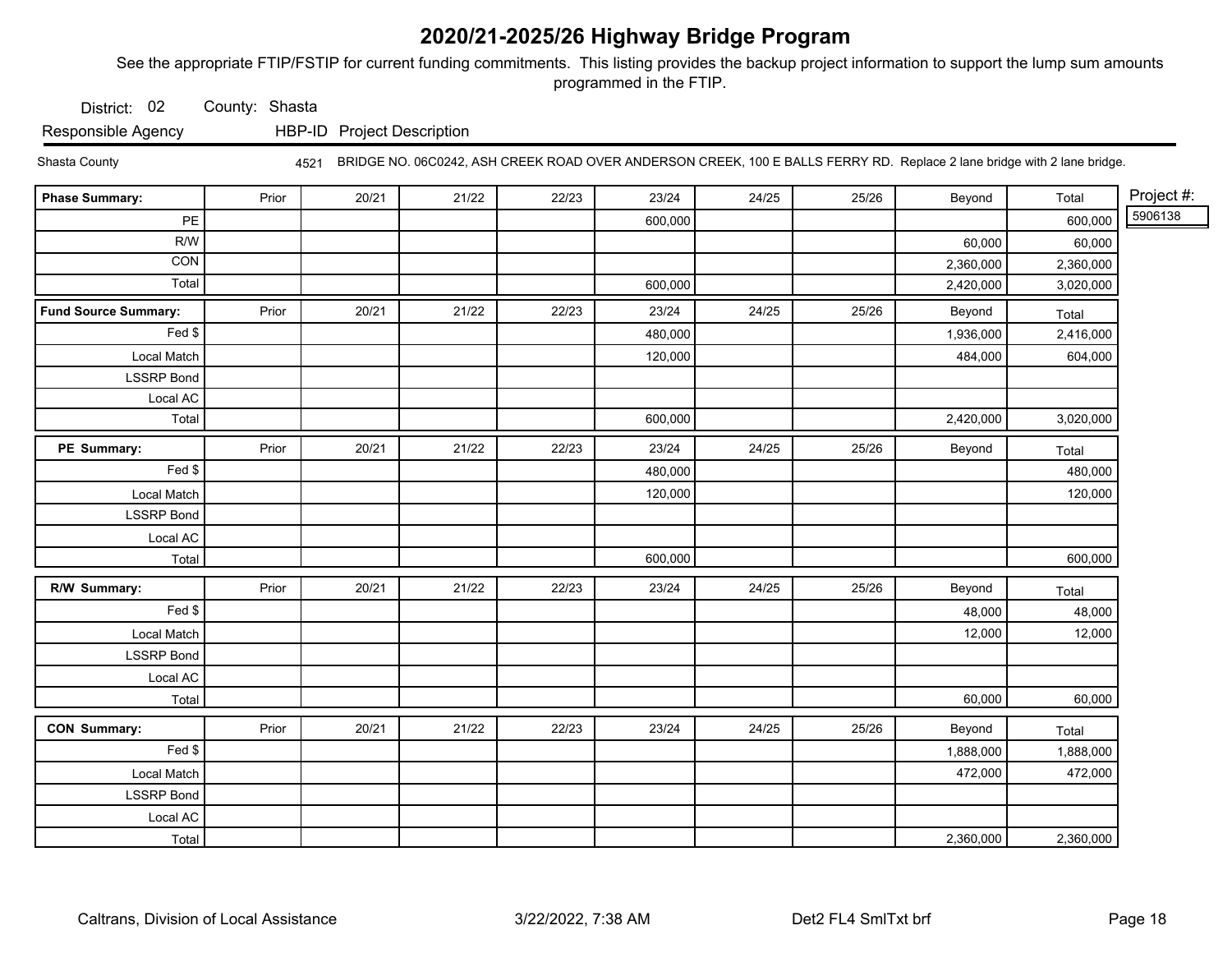See the appropriate FTIP/FSTIP for current funding commitments. This listing provides the backup project information to support the lump sum amounts programmed in the FTIP.

District: 02 County: Shasta

Responsible Agency HBP-ID Project Description

Shasta County 4221 BRIDGE NO. 06C0263, BEAR MOUNTAIN ROAD OVER DEEP HOLE CREEK, 100 FT S/O BERNARD WAY. Replace 2-lane with 2-lane bridge on new alignment.

| <b>Phase Summary:</b>       | Prior   | 20/21 | 21/22 | 22/23  | 23/24 | 24/25 | 25/26 | Beyond    | Total     | Project #: |
|-----------------------------|---------|-------|-------|--------|-------|-------|-------|-----------|-----------|------------|
| $\mathsf{PE}$               | 236,500 |       |       |        |       |       |       |           | 236,500   | 5906(124)  |
| R/W                         |         |       |       | 30,000 |       |       |       |           | 30,000    |            |
| CON                         |         |       |       |        |       |       |       | 1,324,400 | 1,324,400 |            |
| Total                       | 236,500 |       |       | 30,000 |       |       |       | 1,324,400 | 1,590,900 |            |
| <b>Fund Source Summary:</b> | Prior   | 20/21 | 21/22 | 22/23  | 23/24 | 24/25 | 25/26 | Beyond    | Total     |            |
| Fed \$                      | 209,373 |       |       | 26,559 |       |       |       | 1,172,491 | 1,408,424 |            |
| Local Match                 | 27,127  |       |       | 3,441  |       |       |       | 151,909   | 182,476   |            |
| <b>LSSRP</b> Bond           |         |       |       |        |       |       |       |           |           |            |
| Local AC                    |         |       |       |        |       |       |       |           |           |            |
| Total                       | 236,500 |       |       | 30,000 |       |       |       | 1,324,400 | 1,590,900 |            |
| PE Summary:                 | Prior   | 20/21 | 21/22 | 22/23  | 23/24 | 24/25 | 25/26 | Beyond    | Total     |            |
| $\overline{F}$ ed \$        | 209,373 |       |       |        |       |       |       |           | 209,373   |            |
| Local Match                 | 27,127  |       |       |        |       |       |       |           | 27,127    |            |
| <b>LSSRP</b> Bond           |         |       |       |        |       |       |       |           |           |            |
| Local AC                    |         |       |       |        |       |       |       |           |           |            |
| Total                       | 236,500 |       |       |        |       |       |       |           | 236,500   |            |
| R/W Summary:                | Prior   | 20/21 | 21/22 | 22/23  | 23/24 | 24/25 | 25/26 | Beyond    | Total     |            |
| Fed \$                      |         |       |       | 26,559 |       |       |       |           | 26,559    |            |
| Local Match                 |         |       |       | 3,441  |       |       |       |           | 3,441     |            |
| <b>LSSRP Bond</b>           |         |       |       |        |       |       |       |           |           |            |
| Local AC                    |         |       |       |        |       |       |       |           |           |            |
| Total                       |         |       |       | 30,000 |       |       |       |           | 30,000    |            |
| <b>CON Summary:</b>         | Prior   | 20/21 | 21/22 | 22/23  | 23/24 | 24/25 | 25/26 | Beyond    | Total     |            |
| Fed                         |         |       |       |        |       |       |       | 1,172,491 | 1,172,491 |            |
| Local Match                 |         |       |       |        |       |       |       | 151,909   | 151,909   |            |
| <b>LSSRP Bond</b>           |         |       |       |        |       |       |       |           |           |            |
| Local AC                    |         |       |       |        |       |       |       |           |           |            |
| Total                       |         |       |       |        |       |       |       | 1,324,400 | 1,324,400 |            |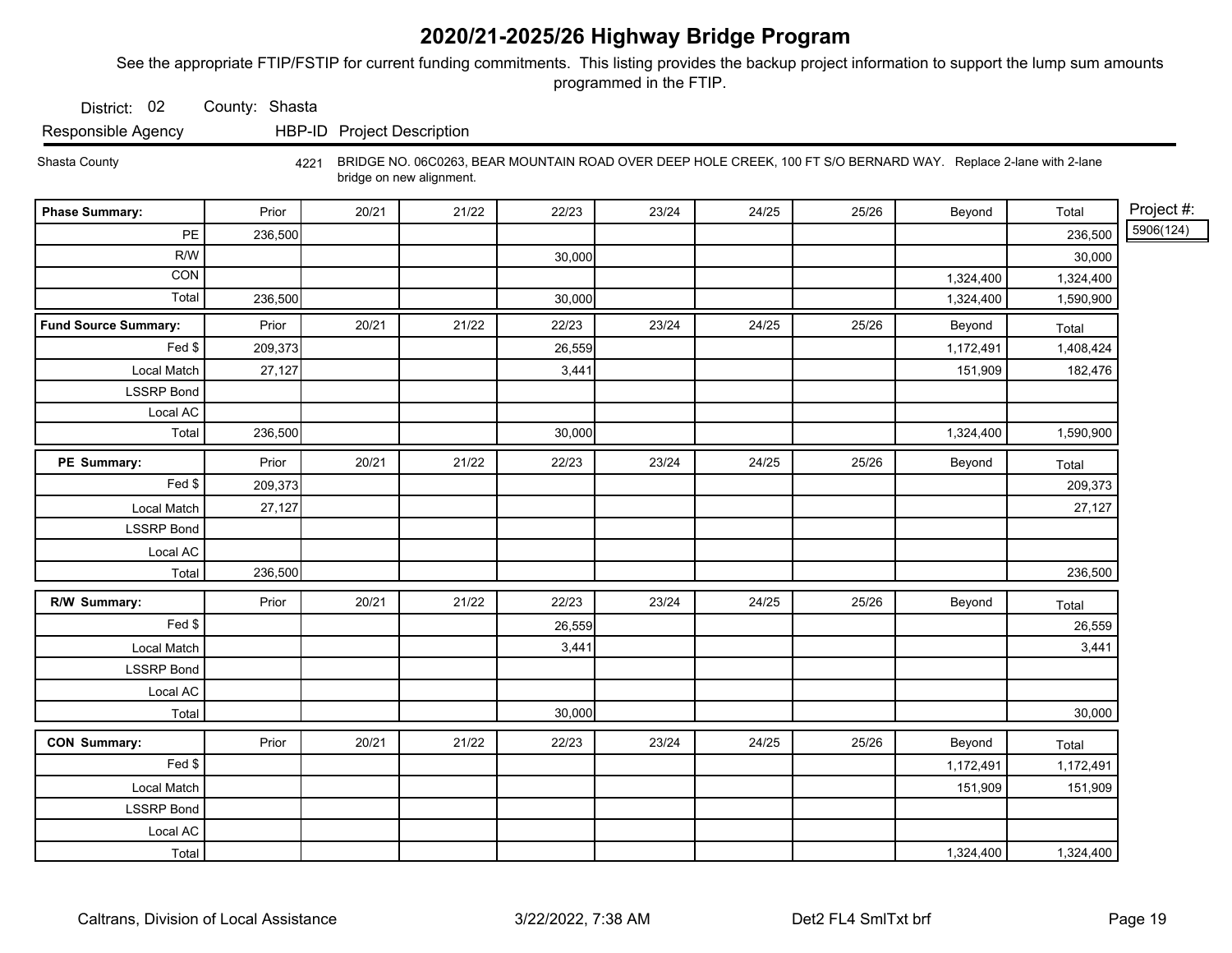See the appropriate FTIP/FSTIP for current funding commitments. This listing provides the backup project information to support the lump sum amounts programmed in the FTIP.

District: 02 County: Shasta

Responsible Agency HBP-ID Project Description

Shasta County 3605 BRIDGE NO. 06C0348, SODA CREEK ROAD OVER SODA CREEK, 3.0 MI EAST OF I-5. Replace one lane bridge with two lane bridge 9/16/2010: Toll Credits programmed for PE, R/W, & CON.

| <b>Phase Summary:</b>       | Prior   | 20/21 | 21/22 | 22/23 | 23/24 | 24/25 | 25/26 | Beyond    | Total     | Project #: |
|-----------------------------|---------|-------|-------|-------|-------|-------|-------|-----------|-----------|------------|
| PE                          | 435,000 |       |       |       |       |       |       |           | 435,000   | 5906(106)  |
| R/W                         | 40,000  |       |       |       |       |       |       |           | 40,000    |            |
| CON                         |         |       |       |       |       |       |       | 1,300,000 | 1,300,000 |            |
| Total                       | 475,000 |       |       |       |       |       |       | 1,300,000 | 1,775,000 |            |
| <b>Fund Source Summary:</b> | Prior   | 20/21 | 21/22 | 22/23 | 23/24 | 24/25 | 25/26 | Beyond    | Total     |            |
| Fed \$                      | 475,000 |       |       |       |       |       |       | 1,300,000 | 1,775,000 |            |
| Local Match                 |         |       |       |       |       |       |       |           |           |            |
| <b>LSSRP</b> Bond           |         |       |       |       |       |       |       |           |           |            |
| Local AC                    |         |       |       |       |       |       |       |           |           |            |
| Total                       | 475,000 |       |       |       |       |       |       | 1,300,000 | 1,775,000 |            |
| PE Summary:                 | Prior   | 20/21 | 21/22 | 22/23 | 23/24 | 24/25 | 25/26 | Beyond    | Total     |            |
| Fed \$                      | 435,000 |       |       |       |       |       |       |           | 435,000   |            |
| Local Match                 |         |       |       |       |       |       |       |           |           |            |
| <b>LSSRP</b> Bond           |         |       |       |       |       |       |       |           |           |            |
| Local AC                    |         |       |       |       |       |       |       |           |           |            |
| Total                       | 435,000 |       |       |       |       |       |       |           | 435,000   |            |
| R/W Summary:                | Prior   | 20/21 | 21/22 | 22/23 | 23/24 | 24/25 | 25/26 | Beyond    | Total     |            |
| Fed \$                      | 40,000  |       |       |       |       |       |       |           | 40,000    |            |
| Local Match                 |         |       |       |       |       |       |       |           |           |            |
| <b>LSSRP</b> Bond           |         |       |       |       |       |       |       |           |           |            |
| Local AC                    |         |       |       |       |       |       |       |           |           |            |
| Total                       | 40,000  |       |       |       |       |       |       |           | 40,000    |            |
| <b>CON Summary:</b>         | Prior   | 20/21 | 21/22 | 22/23 | 23/24 | 24/25 | 25/26 | Beyond    | Total     |            |
| Fed                         |         |       |       |       |       |       |       | 1,300,000 | 1,300,000 |            |
| Local Match                 |         |       |       |       |       |       |       |           |           |            |
| <b>LSSRP</b> Bond           |         |       |       |       |       |       |       |           |           |            |
| Local AC                    |         |       |       |       |       |       |       |           |           |            |
| Total                       |         |       |       |       |       |       |       | 1,300,000 | 1,300,000 |            |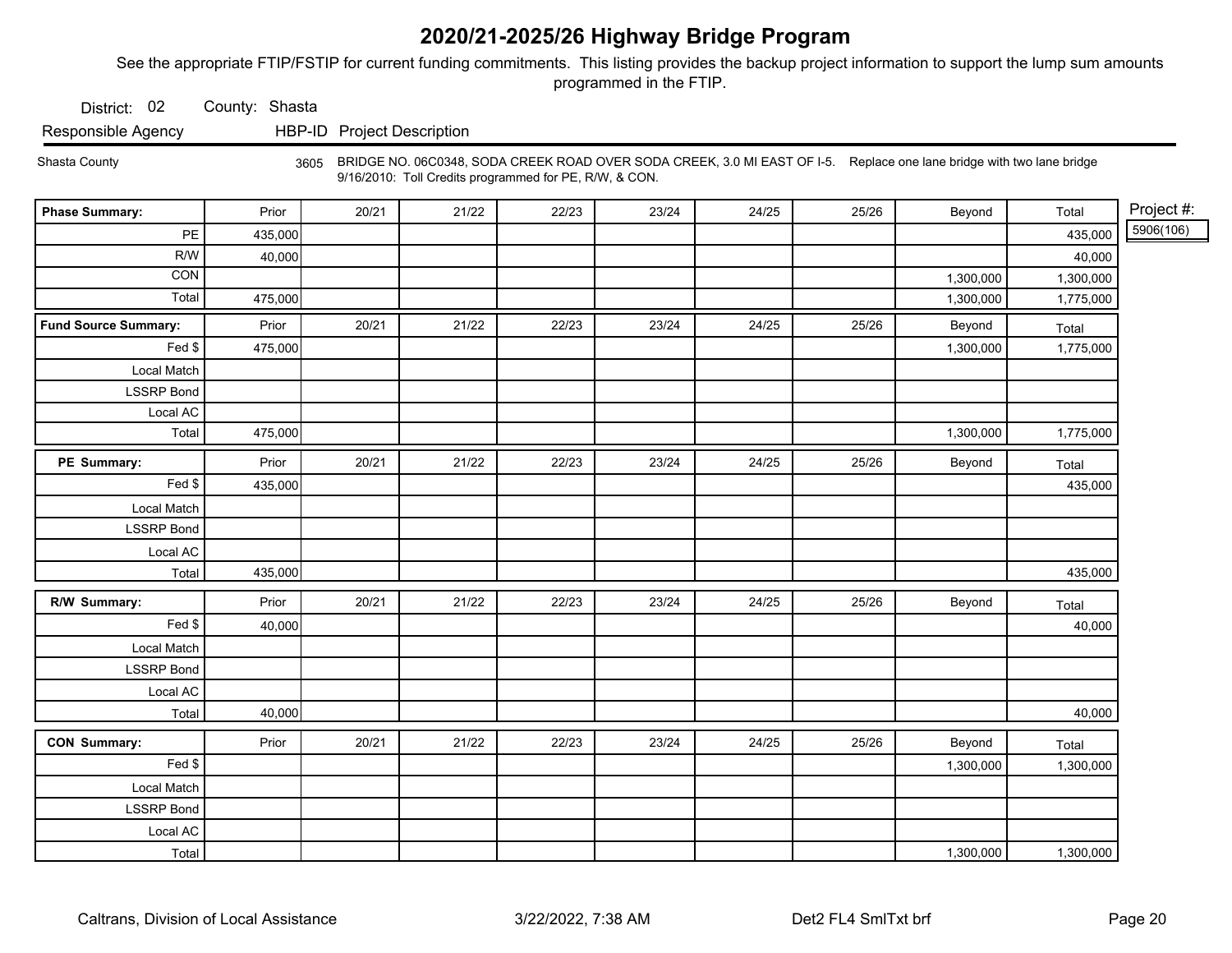See the appropriate FTIP/FSTIP for current funding commitments. This listing provides the backup project information to support the lump sum amounts programmed in the FTIP.

District: 02 County: Shasta

Responsible Agency HBP-ID Project Description

Shasta Lake 4222 BRIDGE NO. 06C0060, CASCADE BLVD OVER MOODY CREEK, 0.1 MI N SR 151. Replace 2-lane bridge. (No added lane capacity).

| <b>Phase Summary:</b>       | Prior   | 20/21  | 21/22 | 22/23 | 23/24 | 24/25   | 25/26 | Beyond    | Total     | Project #: |
|-----------------------------|---------|--------|-------|-------|-------|---------|-------|-----------|-----------|------------|
| PE                          | 302,500 | 35,000 |       |       |       | 378,500 |       |           | 716,000   | 5474(015)  |
| R/W                         |         |        |       |       |       |         |       |           |           |            |
| CON                         |         |        |       |       |       |         |       | 2,021,600 | 2,021,600 |            |
| Total                       | 302,500 | 35,000 |       |       |       | 378,500 |       | 2,021,600 | 2,737,600 |            |
| <b>Fund Source Summary:</b> | Prior   | 20/21  | 21/22 | 22/23 | 23/24 | 24/25   | 25/26 | Beyond    | Total     |            |
| Fed \$                      | 267,803 | 30,986 |       |       |       | 335,086 |       | 1,789,722 | 2,423,597 |            |
| Local Match                 | 34,697  | 4,015  |       |       |       | 43,414  |       | 231,878   | 314,003   |            |
| <b>LSSRP Bond</b>           |         |        |       |       |       |         |       |           |           |            |
| Local AC                    |         |        |       |       |       |         |       |           |           |            |
| Total                       | 302,500 | 35,000 |       |       |       | 378,500 |       | 2,021,600 | 2,737,600 |            |
| PE Summary:                 | Prior   | 20/21  | 21/22 | 22/23 | 23/24 | 24/25   | 25/26 | Beyond    | Total     |            |
| Fed \$                      | 267,803 | 30,986 |       |       |       | 335,086 |       |           | 633,875   |            |
| Local Match                 | 34,697  | 4,015  |       |       |       | 43,414  |       |           | 82,125    |            |
| <b>LSSRP Bond</b>           |         |        |       |       |       |         |       |           |           |            |
| Local AC                    |         |        |       |       |       |         |       |           |           |            |
| Total                       | 302,500 | 35,000 |       |       |       | 378,500 |       |           | 716,000   |            |
| <b>CON Summary:</b>         | Prior   | 20/21  | 21/22 | 22/23 | 23/24 | 24/25   | 25/26 | Beyond    | Total     |            |
| Fed \$                      |         |        |       |       |       |         |       | 1,789,722 | 1,789,722 |            |
| Local Match                 |         |        |       |       |       |         |       | 231,878   | 231,878   |            |
| <b>LSSRP Bond</b>           |         |        |       |       |       |         |       |           |           |            |
| Local AC                    |         |        |       |       |       |         |       |           |           |            |
| Total                       |         |        |       |       |       |         |       | 2,021,600 | 2,021,600 |            |